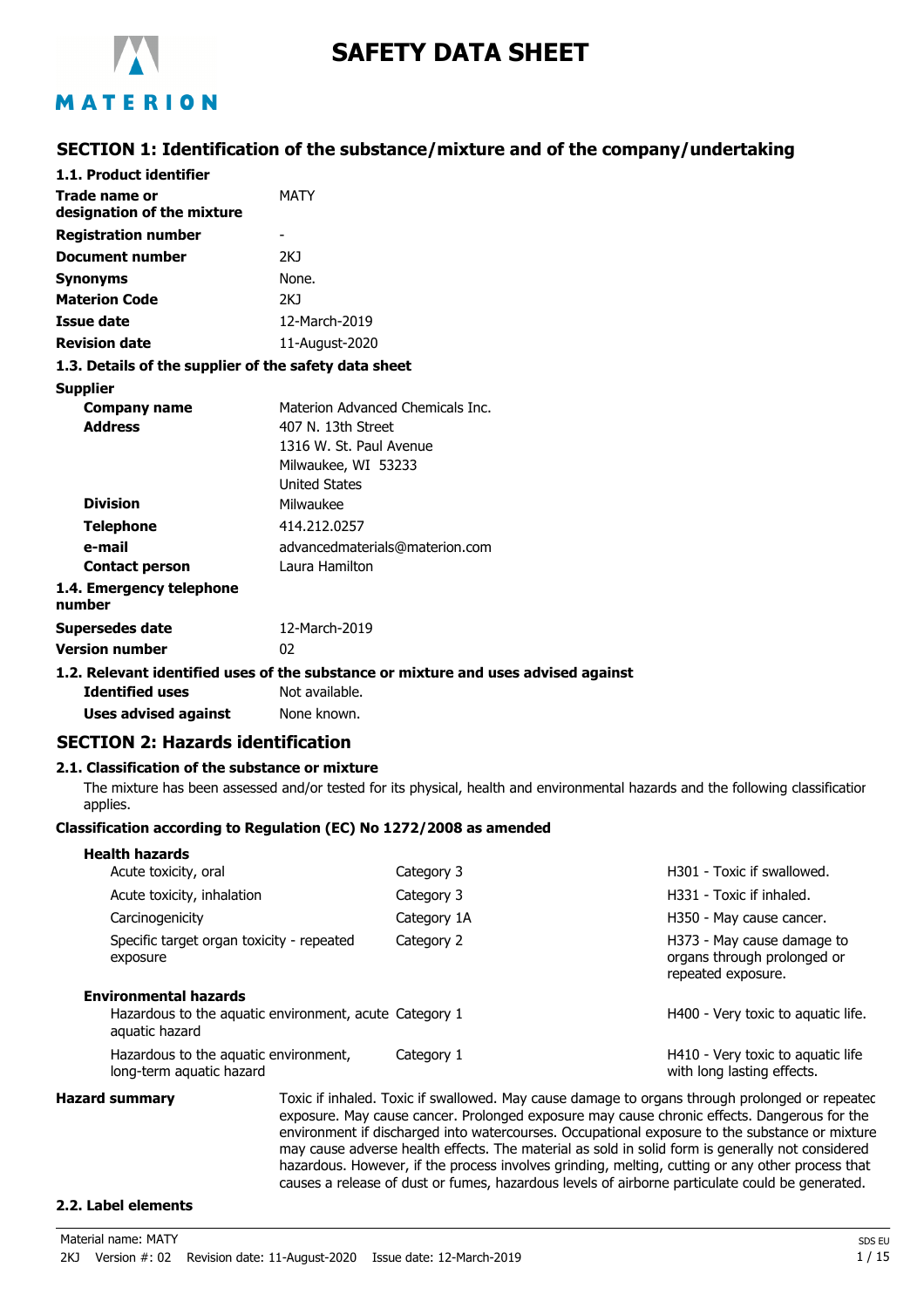#### **Label according to Regulation (EC) No. 1272/2008 as amended**

**Contains:** Arsenic, Selenium, Tellurium

**Hazard pictograms**



| Signal word                              | Danger                                                                                                                                                                                                                                                                                                                                                                                                                                                                          |
|------------------------------------------|---------------------------------------------------------------------------------------------------------------------------------------------------------------------------------------------------------------------------------------------------------------------------------------------------------------------------------------------------------------------------------------------------------------------------------------------------------------------------------|
| <b>Hazard statements</b>                 |                                                                                                                                                                                                                                                                                                                                                                                                                                                                                 |
| H301                                     | Toxic if swallowed.                                                                                                                                                                                                                                                                                                                                                                                                                                                             |
| H331                                     | Toxic if inhaled.                                                                                                                                                                                                                                                                                                                                                                                                                                                               |
| H350                                     | May cause cancer.                                                                                                                                                                                                                                                                                                                                                                                                                                                               |
| H373                                     | May cause damage to organs through prolonged or repeated exposure.                                                                                                                                                                                                                                                                                                                                                                                                              |
| H400                                     | Very toxic to aquatic life.                                                                                                                                                                                                                                                                                                                                                                                                                                                     |
| H410                                     | Very toxic to aquatic life with long lasting effects.                                                                                                                                                                                                                                                                                                                                                                                                                           |
| <b>Precautionary statements</b>          |                                                                                                                                                                                                                                                                                                                                                                                                                                                                                 |
| <b>Prevention</b>                        |                                                                                                                                                                                                                                                                                                                                                                                                                                                                                 |
| P201                                     | Obtain special instructions before use.                                                                                                                                                                                                                                                                                                                                                                                                                                         |
| P202                                     | Do not handle until all safety precautions have been read and understood.                                                                                                                                                                                                                                                                                                                                                                                                       |
| P260                                     | Do not breathe dust/fume/gas/mist/vapours/spray.                                                                                                                                                                                                                                                                                                                                                                                                                                |
| P261                                     | Avoid breathing dust.                                                                                                                                                                                                                                                                                                                                                                                                                                                           |
| P264                                     | Wash thoroughly after handling.                                                                                                                                                                                                                                                                                                                                                                                                                                                 |
| P270                                     | Do not eat, drink or smoke when using this product.                                                                                                                                                                                                                                                                                                                                                                                                                             |
| P <sub>271</sub>                         | Use only outdoors or in a well-ventilated area.                                                                                                                                                                                                                                                                                                                                                                                                                                 |
| P <sub>273</sub>                         | Avoid release to the environment.                                                                                                                                                                                                                                                                                                                                                                                                                                               |
| P280                                     | Wear protective gloves/protective clothing/eye protection/face protection.                                                                                                                                                                                                                                                                                                                                                                                                      |
| <b>Response</b>                          |                                                                                                                                                                                                                                                                                                                                                                                                                                                                                 |
| $P301 + P310$                            | IF SWALLOWED: Immediately call a POISON CENTRE/doctor.                                                                                                                                                                                                                                                                                                                                                                                                                          |
| P330                                     | Rinse mouth.                                                                                                                                                                                                                                                                                                                                                                                                                                                                    |
| $P304 + P340$                            | IF INHALED: Remove person to fresh air and keep comfortable for breathing.                                                                                                                                                                                                                                                                                                                                                                                                      |
| P311                                     | Call a POISON CENTRE/doctor.                                                                                                                                                                                                                                                                                                                                                                                                                                                    |
| P391                                     | Collect spillage.                                                                                                                                                                                                                                                                                                                                                                                                                                                               |
| <b>Storage</b>                           |                                                                                                                                                                                                                                                                                                                                                                                                                                                                                 |
| $P403 + P233$                            | Store in a well-ventilated place. Keep container tightly closed.                                                                                                                                                                                                                                                                                                                                                                                                                |
| P405                                     | Store locked up.                                                                                                                                                                                                                                                                                                                                                                                                                                                                |
| <b>Disposal</b>                          |                                                                                                                                                                                                                                                                                                                                                                                                                                                                                 |
| P501                                     | Dispose of contents/container in accordance with local/regional/national/international regulations.                                                                                                                                                                                                                                                                                                                                                                             |
| <b>Supplemental label</b><br>information | 47 % of the mixture consists of component(s) of unknown acute oral toxicity. 100 % of the<br>mixture consists of component(s) of unknown acute dermal toxicity. 63 % of the mixture consists<br>of component(s) of unknown acute hazards to the aquatic environment. 47 % of the mixture<br>consists of component(s) of unknown long-term hazards to the aquatic environment.<br>For further information, please contact the Product Stewardship Department at +1.800.862.4118. |
| 2.3. Other hazards                       | Not a PBT or vPvB substance or mixture.                                                                                                                                                                                                                                                                                                                                                                                                                                         |
|                                          |                                                                                                                                                                                                                                                                                                                                                                                                                                                                                 |

### **SECTION 3: Composition/information on ingredients**

#### **3.2. Mixtures**

**General information**

| <b>Chemical name</b>   | $\frac{1}{2}$                                           | No.                    | CAS-No. / EC REACH Registration No. Index No.                                      |                      | <b>Notes</b> |
|------------------------|---------------------------------------------------------|------------------------|------------------------------------------------------------------------------------|----------------------|--------------|
| Selenium               | $40 - 60$                                               | 7782-49-2<br>231-957-4 |                                                                                    | 034-001-00-2         |              |
| <b>Classification:</b> | Acute Tox. 3; H301, Acute Tox. 3; H331, STOT RE 2; H373 |                        |                                                                                    |                      |              |
| Arsenic                | $10 - 40$                                               | 7440-38-2<br>231-148-6 |                                                                                    | $033 - 001 - 00 - X$ |              |
| <b>Classification:</b> | Chronic 1;H410                                          |                        | Acute Tox. 3;H301, Acute Tox. 3;H331, Carc. 1A;H350, Aquatic Acute 1;H400, Aquatic |                      |              |
| Antimony               | $\leq 16$                                               | 7440-36-0<br>231-146-5 |                                                                                    | 051-003-00-9         |              |
| <b>Classification:</b> | Aquatic Chronic 2; H411                                 |                        |                                                                                    |                      |              |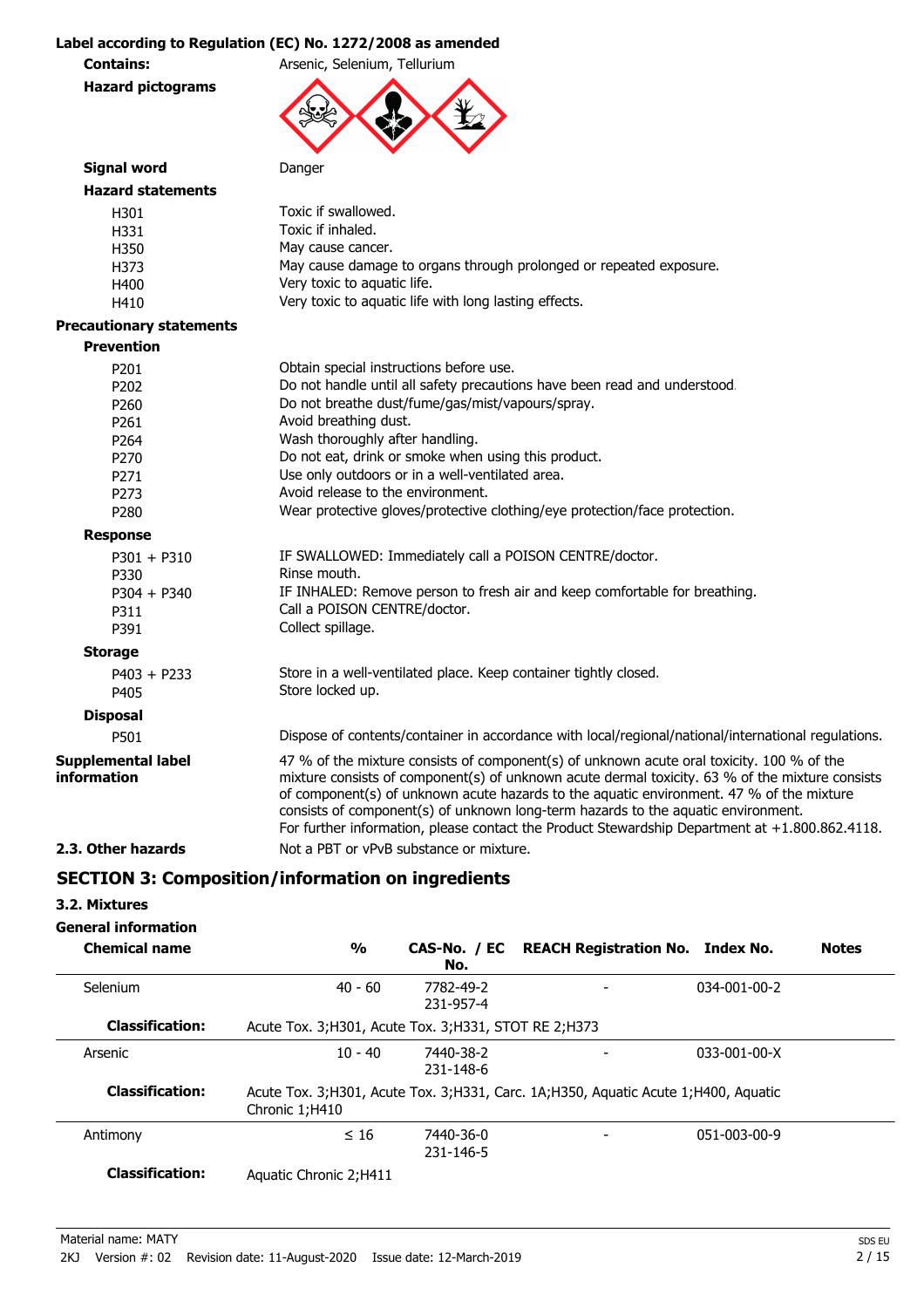| <b>Chemical name</b>   | $\frac{0}{0}$      | No.                     | CAS-No. / EC REACH Registration No. Index No. |                          | <b>Notes</b> |
|------------------------|--------------------|-------------------------|-----------------------------------------------|--------------------------|--------------|
| <b>Tellurium</b>       | $\leq 16$          | 13494-80-9<br>236-813-4 | $\overline{\phantom{a}}$                      | $\overline{\phantom{0}}$ |              |
| <b>Classification:</b> | Acute Tox. 3; H301 |                         |                                               |                          |              |

Other components below reportable levels ≤ -2

#### **List of abbreviations and symbols that may be used above**

#: This substance has been assigned Union workplace exposure limit(s).

M: M-factor

PBT: persistent, bioaccumulative and toxic substance.

vPvB: very persistent and very bioaccumulative substance.

All concentrations are in percent by weight unless ingredient is a gas. Gas concentrations are in percent by volume.

**Composition comments** The full text for all H-statements is displayed in section 16.

# **SECTION 4: First aid measures**

IF exposed or concerned: Get medical advice/attention. If you feel unwell, seek medical advice (show the label where possible). Ensure that medical personnel are aware of the material(s) involved, and take precautions to protect themselves. Show this safety data sheet to the doctor in attendance. **General information**

#### **4.1. Description of first aid measures**

| <b>Inhalation</b>                                                              | Remove victim to fresh air and keep at rest in a position comfortable for breathing. Oxygen or<br>artificial respiration if needed. Do not use mouth-to-mouth method if victim inhaled the substance.<br>Induce artificial respiration with the aid of a pocket mask equipped with a one-way valve or other<br>proper respiratory medical device. Call a poison center or doctor/physician.                                                      |
|--------------------------------------------------------------------------------|--------------------------------------------------------------------------------------------------------------------------------------------------------------------------------------------------------------------------------------------------------------------------------------------------------------------------------------------------------------------------------------------------------------------------------------------------|
| <b>Skin contact</b>                                                            | Wash off with soap and water. Get medical attention if irritation develops and persists.                                                                                                                                                                                                                                                                                                                                                         |
| Eye contact                                                                    | Do not rub eyes. Rinse with water. Get medical attention if irritation develops and persists.                                                                                                                                                                                                                                                                                                                                                    |
| <b>Ingestion</b>                                                               | Call a physician or poison control centre immediately. Rinse mouth. Do not induce vomiting without<br>advice from poison control center. If vomiting occurs, keep head low so that stomach content<br>doesn't get into the lungs. Do not use mouth-to-mouth method if victim ingested the substance.<br>Induce artificial respiration with the aid of a pocket mask equipped with a one-way valve or other<br>proper respiratory medical device. |
| 4.2. Most important<br>symptoms and effects, both<br>acute and delayed         | Headache. Prolonged exposure may cause chronic effects.                                                                                                                                                                                                                                                                                                                                                                                          |
| 4.3. Indication of any<br>immediate medical attention<br>and special treatment | Provide general supportive measures and treat symptomatically. Keep victim warm. Keep victim<br>under observation. Symptoms may be delayed.                                                                                                                                                                                                                                                                                                      |

### **SECTION 5: Firefighting measures**

**needed**

| <b>General fire hazards</b>                                                                | No unusual fire or explosion hazards noted.                                                   |
|--------------------------------------------------------------------------------------------|-----------------------------------------------------------------------------------------------|
| 5.1. Extinguishing media<br>Suitable extinguishing<br>media                                | Foam. Powder. Dry sand. Carbon dioxide (CO2).                                                 |
| Unsuitable extinguishing<br>media                                                          | Do not use water jet as an extinguisher, as this will spread the fire.                        |
| 5.2. Special hazards arising<br>from the substance or<br>mixture                           | During fire, gases hazardous to health may be formed.                                         |
| 5.3. Advice for firefighters<br><b>Special protective</b><br>equipment for<br>firefighters | Self-contained breathing apparatus and full protective clothing must be worn in case of fire. |
| <b>Special firefighting</b><br>procedures                                                  | Move containers from fire area if you can do so without risk.                                 |
| <b>Specific methods</b>                                                                    | Use standard firefighting procedures and consider the hazards of other involved materials.    |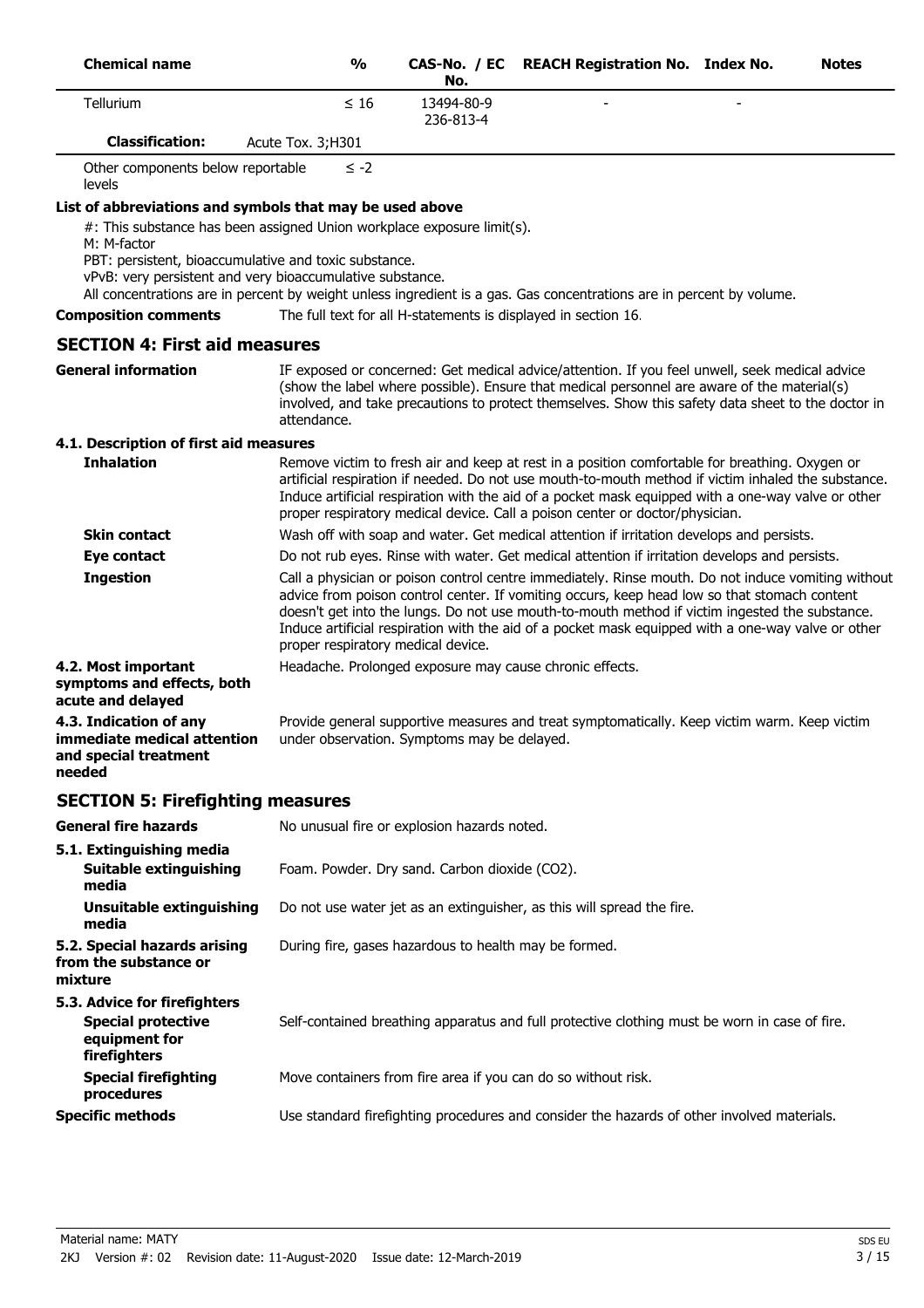### **SECTION 6: Accidental release measures**

|                                                              | 6.1. Personal precautions, protective equipment and emergency procedures                                                                                                                                                                                                                                                                                  |
|--------------------------------------------------------------|-----------------------------------------------------------------------------------------------------------------------------------------------------------------------------------------------------------------------------------------------------------------------------------------------------------------------------------------------------------|
| For non-emergency<br>personnel                               | Keep unnecessary personnel away. Keep people away from and upwind of spill/leak. Wear<br>appropriate protective equipment and clothing during clean-up. Avoid inhalation of dust. Ensure<br>adequate ventilation. Local authorities should be advised if significant spillages cannot be<br>contained. For personal protection, see section 8 of the SDS. |
| For emergency<br>responders                                  | Keep unnecessary personnel away. Use personal protection recommended in Section 8 of the SDS.                                                                                                                                                                                                                                                             |
| 6.2. Environmental<br>precautions                            | Avoid release to the environment. Inform appropriate managerial or supervisory personnel of all<br>environmental releases. Prevent further leakage or spillage if safe to do so. Avoid discharge into<br>drains, water courses or onto the ground.                                                                                                        |
| 6.3. Methods and material for<br>containment and cleaning up | Avoid dispersal of dust in the air (i.e., clearing dust surfaces with compressed air). Prevent product<br>from entering drains. Stop the flow of material, if this is without risk.                                                                                                                                                                       |
|                                                              | Large Spills: Wet down with water and dike for later disposal. Absorb in vermiculite, dry sand or<br>earth and place into containers. Shovel the material into waste container. Following product<br>recovery, flush area with water.                                                                                                                     |
|                                                              | Small Spills: Sweep up or vacuum up spillage and collect in suitable container for disposal. Wipe up<br>with absorbent material (e.g. cloth, fleece). Clean surface thoroughly to remove residual<br>contamination.                                                                                                                                       |
|                                                              | Never return spills to original containers for re-use. Put material in suitable, covered, labeled<br>containers.                                                                                                                                                                                                                                          |
| 6.4. Reference to other<br>sections                          | For personal protection, see section 8. For waste disposal, see section 13.                                                                                                                                                                                                                                                                               |
| <b>SECTION 7: Handling and storage</b>                       |                                                                                                                                                                                                                                                                                                                                                           |
| 7.1. Precautions for safe<br>handling                        | Obtain special instructions before use. Do not handle until all safety precautions have been read<br>and understood. Minimise dust generation and accumulation. Do not taste or swallow. Avoid<br>breathing dust. Avoid prolonged exposure. When using, do not eat, drink or smoke. Should be                                                             |

|                                                    | handled in closed systems, if possible. Use only outdoors or in a well-ventilated area. Wear<br>appropriate personal protective equipment. Wash hands thoroughly after handling. Avoid release to |
|----------------------------------------------------|---------------------------------------------------------------------------------------------------------------------------------------------------------------------------------------------------|
|                                                    | the environment. Observe good industrial hygiene practices.                                                                                                                                       |
| 7.2. Conditions for safe<br>storage, including any | Store locked up. Store in tightly closed container. Store in a well-ventilated place. Store away from<br>incompatible materials (see Section 10 of the SDS).                                      |

#### **7.3. Specific end use(s)** Not available.

### **SECTION 8: Exposure controls/personal protection**

#### **8.1. Control parameters**

**incompatibilities**

#### **Occupational exposure limits**

#### **Austria. MAK List, OEL Ordinance (GwV), BGBl. II, no. 184/2001**

| <b>Components</b>                      | Type        | <b>Value</b>         | <b>Form</b>         |
|----------------------------------------|-------------|----------------------|---------------------|
| Antimony (CAS 7440-36-0)               | <b>MAK</b>  | $0,5$ mg/m3          | Inhalable fraction. |
|                                        | <b>STEL</b> | 5 mg/m $3$           | Inhalable fraction. |
| Indium (CAS 7440-74-6)                 | <b>MAK</b>  | $0,1$ mg/m3          | Inhalable fraction. |
|                                        | <b>STEL</b> | $0,2 \text{ mg/m}$ 3 | Inhalable fraction. |
| Selenium (CAS 7782-49-2)               | <b>MAK</b>  | $0,1 \, \text{mg/m}$ | Inhalable fraction. |
|                                        | <b>STEL</b> | $0,3$ mg/m $3$       | Inhalable fraction. |
| Tellurium (CAS 13494-80-9)             | <b>MAK</b>  | $0,1$ mg/m3          | Inhalable fraction. |
|                                        | <b>STEL</b> | $0,5$ mg/m3          | Inhalable fraction. |
| <b>Belgium. Exposure Limit Values.</b> |             |                      |                     |
| <b>Components</b>                      | Type        | <b>Value</b>         |                     |
| Antimony (CAS 7440-36-0)               | TWA         | $0,5 \text{ mg/m}$   |                     |
| Arsenic (CAS 7440-38-2)                | <b>TWA</b>  | $0,01$ mg/m3         |                     |
| Indium (CAS 7440-74-6)                 | TWA         | $0,1$ mg/m3          |                     |
| Selenium (CAS 7782-49-2)               | TWA         | $0,2$ mg/m3          |                     |
| Silicon (CAS 7440-21-3)                | TWA         | $10 \text{ mg/m}$    |                     |
| Tellurium (CAS 13494-80-9)             | TWA         | $0,1$ mg/m3          |                     |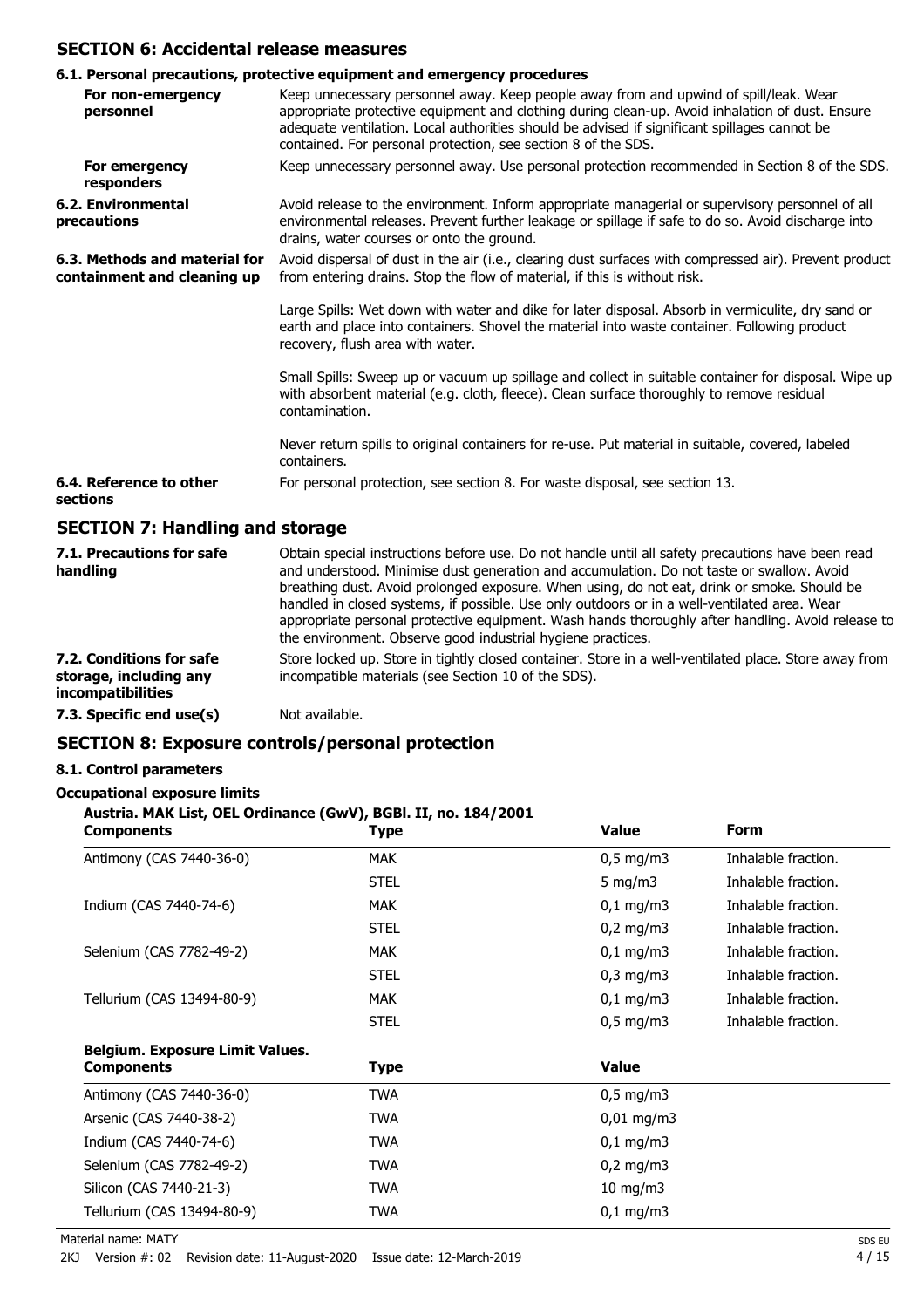#### **Bulgaria. OELs. Regulation No 13 on protection of workers against risks of exposure to chemical agents at work Components**

| <b>COMPONENTS</b>          | . INC      | <b>v</b> aius            |  |
|----------------------------|------------|--------------------------|--|
| Antimony (CAS 7440-36-0)   | <b>TWA</b> | $0,5 \,\mathrm{mg/m3}$   |  |
| Arsenic (CAS 7440-38-2)    | TWA        | $0.05 \,\mathrm{mq/m}$ 3 |  |
| Selenium (CAS 7782-49-2)   | TWA        | $0,2 \text{ mg/m}$       |  |
| Tellurium (CAS 13494-80-9) | TWA        | $0,1 \, \text{mg/m}$     |  |

#### **Croatia. Dangerous Substance Exposure Limit Values in the Workplace (ELVs), Annexes 1 and 2, Narodne Novine, 13/09**

| <b>Components</b>          | Type        | <b>Value</b>         | <b>Form</b>      |
|----------------------------|-------------|----------------------|------------------|
| Antimony (CAS 7440-36-0)   | <b>MAC</b>  | $0,5 \, \text{mg/m}$ |                  |
| Arsenic (CAS 7440-38-2)    | <b>MAC</b>  | $0,1$ mg/m3          |                  |
| Indium (CAS 7440-74-6)     | <b>MAC</b>  | $0,1$ mg/m3          |                  |
|                            | <b>STEL</b> | $0,3$ mg/m $3$       |                  |
| Selenium (CAS 7782-49-2)   | <b>MAC</b>  | $0,1 \, \text{mg/m}$ |                  |
| Silicon (CAS 7440-21-3)    | <b>STEL</b> | 4 mg/m $3$           | Respirable dust. |
|                            |             | $10 \text{ mg/m}$    | Total dust.      |
| Tellurium (CAS 13494-80-9) | <b>MAC</b>  | $0,1$ mg/m3          |                  |

#### **Cyprus. OELs. Control of factory atmosphere and dangerous substances in factories regulation, PI 311/73, as amended.**

| <b>Components</b>                                                                                                          | <b>Type</b> | <b>Value</b> |                  |
|----------------------------------------------------------------------------------------------------------------------------|-------------|--------------|------------------|
| Antimony (CAS 7440-36-0)                                                                                                   | <b>TWA</b>  | $0,5$ mg/m3  |                  |
| Arsenic (CAS 7440-38-2)                                                                                                    | <b>TWA</b>  | $0,01$ mg/m3 |                  |
| Selenium (CAS 7782-49-2)                                                                                                   | <b>TWA</b>  | $0,2$ mg/m3  |                  |
| <b>Czech Republic. OELs. Government Decree 361</b><br><b>Components</b>                                                    | <b>Type</b> | <b>Value</b> |                  |
| Antimony (CAS 7440-36-0)                                                                                                   | Ceiling     | $1,5$ mg/m3  |                  |
|                                                                                                                            | <b>TWA</b>  | $0,5$ mg/m3  |                  |
| Arsenic (CAS 7440-38-2)                                                                                                    | Ceiling     | $0,4$ mg/m3  |                  |
|                                                                                                                            | <b>TWA</b>  | $0,1$ mg/m3  |                  |
| Selenium (CAS 7782-49-2)                                                                                                   | Ceiling     | $0,2$ mg/m3  |                  |
|                                                                                                                            | <b>TWA</b>  | $0,1$ mg/m3  |                  |
| Ceiling<br>Tellurium (CAS 13494-80-9)                                                                                      |             | $0,5$ mg/m3  |                  |
|                                                                                                                            | <b>TWA</b>  | $0,1$ mg/m3  |                  |
| <b>Denmark. Exposure Limit Values</b><br><b>Components</b>                                                                 | <b>Type</b> | <b>Value</b> | <b>Form</b>      |
| Indium (CAS 7440-74-6)                                                                                                     | <b>TLV</b>  | $0,1$ mg/m3  | Dust.            |
| Silicon (CAS 7440-21-3)                                                                                                    | <b>TLV</b>  | 10 mg/m3     |                  |
| Tellurium (CAS 13494-80-9)                                                                                                 | <b>TLV</b>  | $0,1$ mg/m3  | Dust.            |
| Estonia. OELs. Occupational Exposure Limits of Hazardous Substances. (Annex of Regulation No. 293 of 18<br>September 2001) |             |              |                  |
| <b>Components</b>                                                                                                          | <b>Type</b> | <b>Value</b> | <b>Form</b>      |
| Antimony (CAS 7440-36-0)                                                                                                   | <b>TWA</b>  | $0,5$ mg/m3  |                  |
| Arsenic (CAS 7440-38-2)                                                                                                    | <b>TWA</b>  | $0,03$ mg/m3 |                  |
| Selenium (CAS 7782-49-2)                                                                                                   | <b>TWA</b>  | $0,1$ mg/m3  |                  |
| Silicon (CAS 7440-21-3)                                                                                                    | <b>TWA</b>  | 5 mg/m $3$   | Respirable dust. |
|                                                                                                                            |             | 10 mg/m3     |                  |
| Tellurium (CAS 13494-80-9)                                                                                                 | <b>TWA</b>  | $0,1$ mg/m3  |                  |
| <b>Finland. Workplace Exposure Limits</b><br><b>Components</b>                                                             | <b>Type</b> | <b>Value</b> |                  |
| Antimony (CAS 7440-36-0)                                                                                                   | <b>TWA</b>  | $0,5$ mg/m3  |                  |
| Arsenic (CAS 7440-38-2)                                                                                                    | <b>TWA</b>  | $0,01$ mg/m3 |                  |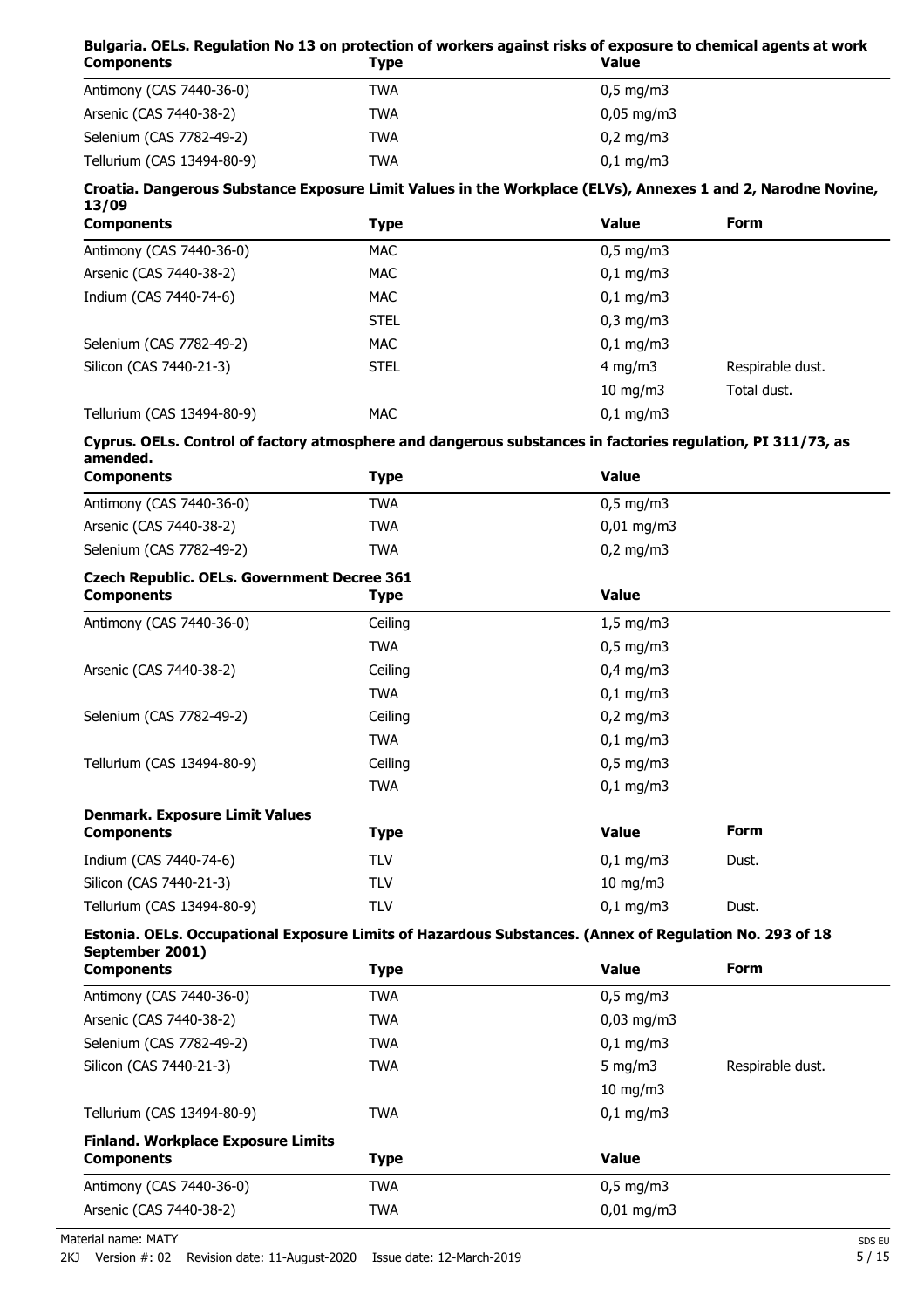### **Finland. Workplace Exposure Limits**

| <b>Components</b>                                                                                                                                | <b>Type</b> | <b>Value</b>   |                      |
|--------------------------------------------------------------------------------------------------------------------------------------------------|-------------|----------------|----------------------|
| Indium (CAS 7440-74-6)                                                                                                                           | <b>TWA</b>  | $0,1$ mg/m3    |                      |
| Selenium (CAS 7782-49-2)                                                                                                                         | <b>STEL</b> | $0,3$ mg/m $3$ |                      |
|                                                                                                                                                  | <b>TWA</b>  | $0,1$ mg/m3    |                      |
| Tellurium (CAS 13494-80-9)                                                                                                                       | <b>STEL</b> | $0,3$ mg/m $3$ |                      |
|                                                                                                                                                  | <b>TWA</b>  | $0,1$ mg/m3    |                      |
| France. Threshold Limit Values (VLEP) for Occupational Exposure to Chemicals in France, INRS ED 984<br><b>Components</b>                         | <b>Type</b> | <b>Value</b>   |                      |
|                                                                                                                                                  |             |                |                      |
| Antimony (CAS 7440-36-0)                                                                                                                         | <b>VME</b>  | $0,5$ mg/m3    |                      |
| <b>Regulatory status:</b> Indicative limit (VL)<br>Silicon (CAS 7440-21-3)                                                                       | <b>VME</b>  | $10$ mg/m $3$  |                      |
| <b>Regulatory status:</b> Indicative limit (VL)                                                                                                  |             |                |                      |
| Tellurium (CAS 13494-80-9)                                                                                                                       | <b>VME</b>  | $0,1$ mg/m3    |                      |
| <b>Regulatory status:</b> Indicative limit (VL)                                                                                                  |             |                |                      |
| Germany. DFG MAK List (advisory OELs). Commission for the Investigation of Health Hazards of Chemical<br><b>Compounds in the Work Area (DFG)</b> |             |                |                      |
| <b>Components</b>                                                                                                                                | <b>Type</b> | <b>Value</b>   | Form                 |
| Selenium (CAS 7782-49-2)                                                                                                                         | <b>TWA</b>  | $0,02$ mg/m3   | Inhalable fraction.  |
| Germany. TRGS 900, Limit Values in the Ambient Air at the Workplace<br><b>Components</b>                                                         | Type        | <b>Value</b>   | <b>Form</b>          |
| Indium (CAS 7440-74-6)                                                                                                                           | <b>AGW</b>  | $0,0001$ mg/m3 | Respirable fraction. |
| Selenium (CAS 7782-49-2)                                                                                                                         | <b>AGW</b>  | $0,05$ mg/m3   | Inhalable fraction.  |
| Greece. OELs (Decree No. 90/1999, as amended)<br><b>Components</b>                                                                               | <b>Type</b> | <b>Value</b>   | Form                 |
| Antimony (CAS 7440-36-0)                                                                                                                         | <b>TWA</b>  | $0,5$ mg/m3    |                      |
| Arsenic (CAS 7440-38-2)                                                                                                                          | <b>TWA</b>  | $0,1$ mg/m3    |                      |
| Indium (CAS 7440-74-6)                                                                                                                           | <b>STEL</b> | 1 mg/m3        |                      |
|                                                                                                                                                  | <b>TWA</b>  | 1 mg/m3        |                      |
| Selenium (CAS 7782-49-2)                                                                                                                         | <b>TWA</b>  | $0,2$ mg/m3    |                      |
| Silicon (CAS 7440-21-3)                                                                                                                          | <b>TWA</b>  | 5 mg/m $3$     | Respirable.          |
|                                                                                                                                                  |             | $10$ mg/m $3$  | Inhalable            |
| Tellurium (CAS 13494-80-9)                                                                                                                       | <b>TWA</b>  | $0,1$ mg/m3    |                      |
| Hungary. OELs. Joint Decree on Chemical Safety of Workplaces                                                                                     |             |                |                      |
| <b>Components</b>                                                                                                                                | Type        | <b>Value</b>   |                      |
| Antimony (CAS 7440-36-0)                                                                                                                         | <b>STEL</b> | $2$ mg/m $3$   |                      |
|                                                                                                                                                  | <b>TWA</b>  | $0,5$ mg/m3    |                      |
| Arsenic (CAS 7440-38-2)                                                                                                                          | Ceiling     | $0,01$ mg/m3   |                      |
| Selenium (CAS 7782-49-2)                                                                                                                         | <b>STEL</b> | $0,4$ mg/m3    |                      |
|                                                                                                                                                  | <b>TWA</b>  | $0,1$ mg/m3    |                      |
| Iceland. OELs. Regulation 154/1999 on occupational exposure limits                                                                               |             |                |                      |
| <b>Components</b>                                                                                                                                | <b>Type</b> | <b>Value</b>   | <b>Form</b>          |
| Antimony (CAS 7440-36-0)                                                                                                                         | <b>TWA</b>  | $0,5$ mg/m3    | Dust.                |
| Arsenic (CAS 7440-38-2)                                                                                                                          | <b>TWA</b>  | $0,01$ mg/m3   |                      |
| Indium (CAS 7440-74-6)                                                                                                                           | <b>TWA</b>  | $0,1$ mg/m3    | Dust.                |
| Selenium (CAS 7782-49-2)                                                                                                                         | <b>TWA</b>  | $0,1$ mg/m3    |                      |
| Silicon (CAS 7440-21-3)                                                                                                                          | <b>TWA</b>  | $0,7$ mg/m $3$ |                      |
|                                                                                                                                                  |             | $0,5$ ppm      |                      |
| Tellurium (CAS 13494-80-9)                                                                                                                       | <b>TWA</b>  | $0,1$ mg/m3    | Dust.                |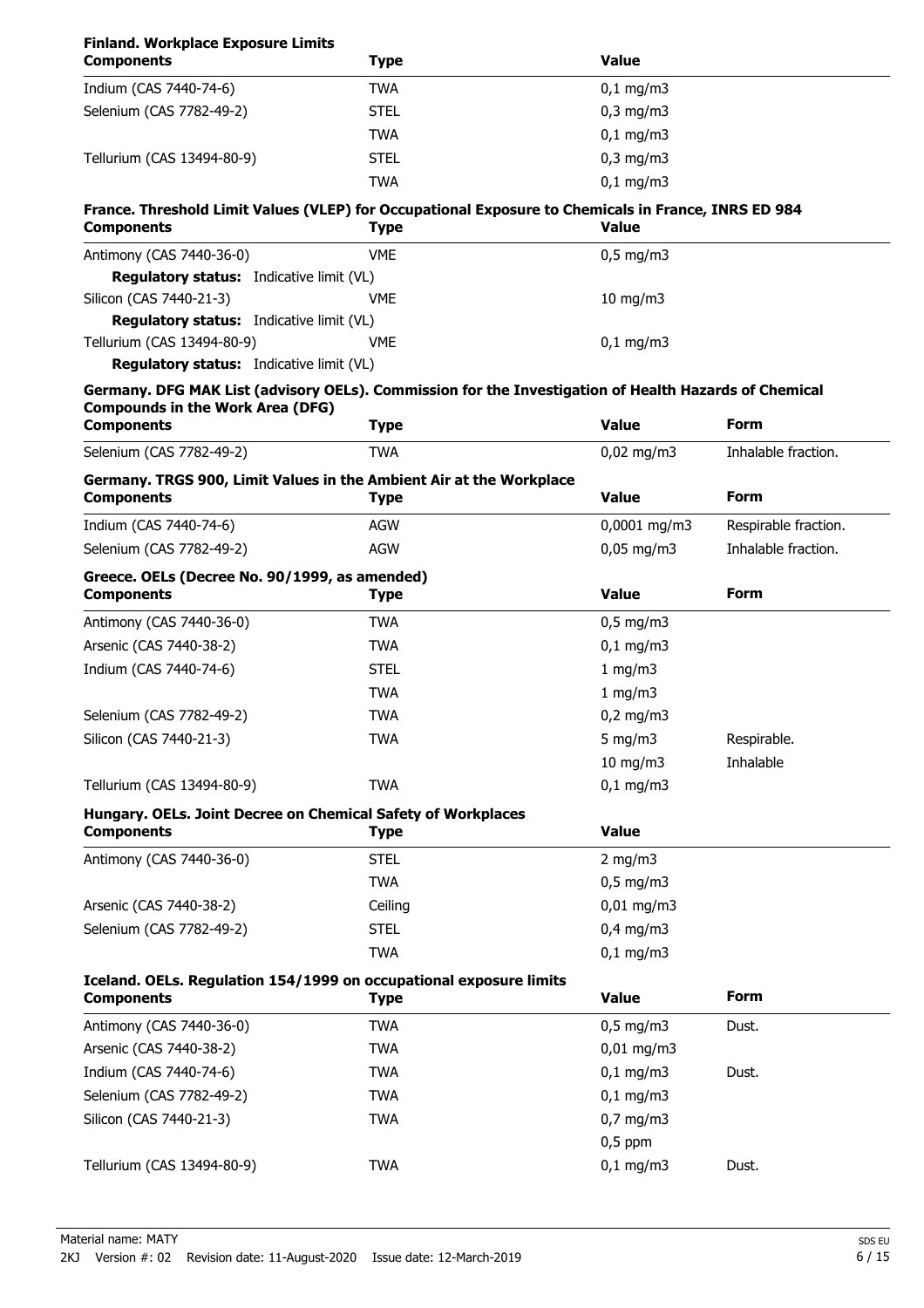### **Ireland. Occupational Exposure Limits**

| <b>Components</b>                                                                                                                                                                                                   | <b>Type</b> | <b>Value</b><br><b>Form</b> |                       |
|---------------------------------------------------------------------------------------------------------------------------------------------------------------------------------------------------------------------|-------------|-----------------------------|-----------------------|
| Antimony (CAS 7440-36-0)                                                                                                                                                                                            | <b>TWA</b>  | $0,5$ mg/m3                 |                       |
| Arsenic (CAS 7440-38-2)                                                                                                                                                                                             | <b>TWA</b>  | $0,01$ mg/m3                |                       |
| Indium (CAS 7440-74-6)                                                                                                                                                                                              | <b>STEL</b> | $0,3$ mg/m $3$              |                       |
|                                                                                                                                                                                                                     | <b>TWA</b>  | $0,1$ mg/m3                 |                       |
| Selenium (CAS 7782-49-2)                                                                                                                                                                                            | <b>TWA</b>  | $0,1$ mg/m3                 |                       |
| Silicon (CAS 7440-21-3)                                                                                                                                                                                             | <b>TWA</b>  | $4$ mg/m $3$                | Respirable dust.      |
|                                                                                                                                                                                                                     |             | $10$ mg/m $3$               | Total inhalable dust. |
| Tellurium (CAS 13494-80-9)                                                                                                                                                                                          | <b>TWA</b>  | $0,1$ mg/m $3$              |                       |
| <b>Italy. Occupational Exposure Limits</b>                                                                                                                                                                          |             | <b>Value</b>                |                       |
| <b>Components</b>                                                                                                                                                                                                   | <b>Type</b> |                             |                       |
| Antimony (CAS 7440-36-0)                                                                                                                                                                                            | <b>TWA</b>  | $0,5$ mg/m3                 |                       |
| Arsenic (CAS 7440-38-2)                                                                                                                                                                                             | <b>TWA</b>  | $0,01$ mg/m3                |                       |
| Indium (CAS 7440-74-6)                                                                                                                                                                                              | <b>TWA</b>  | $0,1$ mg/m3                 |                       |
| Selenium (CAS 7782-49-2)                                                                                                                                                                                            | <b>TWA</b>  | $0,2$ mg/m3                 |                       |
| Tellurium (CAS 13494-80-9)                                                                                                                                                                                          | <b>TWA</b>  | $0,1$ mg/m3                 |                       |
| Latvia. OELs. Occupational exposure limit values of chemical substances in work environment<br><b>Components</b>                                                                                                    | <b>Type</b> | <b>Value</b>                | <b>Form</b>           |
| Antimony (CAS 7440-36-0)                                                                                                                                                                                            | <b>STEL</b> | $0,5$ mg/m3                 | Dust.                 |
|                                                                                                                                                                                                                     | <b>TWA</b>  | $0,2$ mg/m3                 | Dust.                 |
| Tellurium (CAS 13494-80-9)                                                                                                                                                                                          | <b>TWA</b>  | $0,01$ mg/m3                |                       |
| Lithuania. OELs. Limit Values for Chemical Substances, General Requirements                                                                                                                                         |             |                             |                       |
| <b>Components</b>                                                                                                                                                                                                   | <b>Type</b> | <b>Value</b>                |                       |
| Antimony (CAS 7440-36-0)                                                                                                                                                                                            | <b>TWA</b>  | $0,5$ mg/m3                 |                       |
| Arsenic (CAS 7440-38-2)                                                                                                                                                                                             | <b>TWA</b>  | $0,03$ mg/m3                |                       |
| Indium (CAS 7440-74-6)                                                                                                                                                                                              | <b>TWA</b>  | $0,1$ mg/m3                 |                       |
| Selenium (CAS 7782-49-2)                                                                                                                                                                                            | <b>TWA</b>  | $0,1$ mg/m3                 |                       |
| Tellurium (CAS 13494-80-9)                                                                                                                                                                                          | <b>TWA</b>  | $0,1$ mg/m3                 |                       |
| <b>Netherlands. OELs (binding)</b><br><b>Components</b>                                                                                                                                                             | <b>Type</b> | <b>Value</b>                |                       |
| Antimony (CAS 7440-36-0)                                                                                                                                                                                            | <b>TWA</b>  | $0,5$ mg/m3                 |                       |
| Arsenic (CAS 7440-38-2)                                                                                                                                                                                             | <b>TWA</b>  | 0,0028 mg/m3                |                       |
| Norway. Administrative Norms for Contaminants in the Workplace                                                                                                                                                      |             |                             |                       |
| <b>Components</b>                                                                                                                                                                                                   | <b>Type</b> | <b>Value</b>                |                       |
| Antimony (CAS 7440-36-0)                                                                                                                                                                                            | <b>TLV</b>  | $0,5$ mg/m3                 |                       |
| Arsenic (CAS 7440-38-2)                                                                                                                                                                                             | <b>TLV</b>  | $0,01$ mg/m3                |                       |
| Indium (CAS 7440-74-6)                                                                                                                                                                                              | <b>TLV</b>  | $0,1$ mg/m3                 |                       |
| Selenium (CAS 7782-49-2)                                                                                                                                                                                            | <b>TLV</b>  | $0,05$ mg/m3                |                       |
| Silicon (CAS 7440-21-3)                                                                                                                                                                                             | <b>TLV</b>  | $10$ mg/m $3$               |                       |
| Tellurium (CAS 13494-80-9)                                                                                                                                                                                          | <b>TLV</b>  | $0,1$ mg/m3                 |                       |
| Ordinance of the Minister of Labour and Social Policy on 6 June 2014 on the maximum permissible concentrations<br>and intensities of harmful health factors in the work environment, Journal of Laws 2014, item 817 |             |                             |                       |
| <b>Components</b>                                                                                                                                                                                                   | <b>Type</b> | <b>Value</b>                |                       |
| Antimony (CAS 7440-36-0)                                                                                                                                                                                            | <b>TWA</b>  | $0,5$ mg/m3                 |                       |
| Arsenic (CAS 7440-38-2)                                                                                                                                                                                             | <b>TWA</b>  | $0,01$ mg/m3                |                       |
| Selenium (CAS 7782-49-2)                                                                                                                                                                                            | <b>STEL</b> | $0,3$ mg/m $3$              |                       |
|                                                                                                                                                                                                                     | <b>TWA</b>  | $0,1$ mg/m3                 |                       |
| Tellurium (CAS 13494-80-9)                                                                                                                                                                                          | <b>STEL</b> | $0,03$ mg/m3                |                       |
|                                                                                                                                                                                                                     | <b>TWA</b>  | 0,01 mg/m3                  |                       |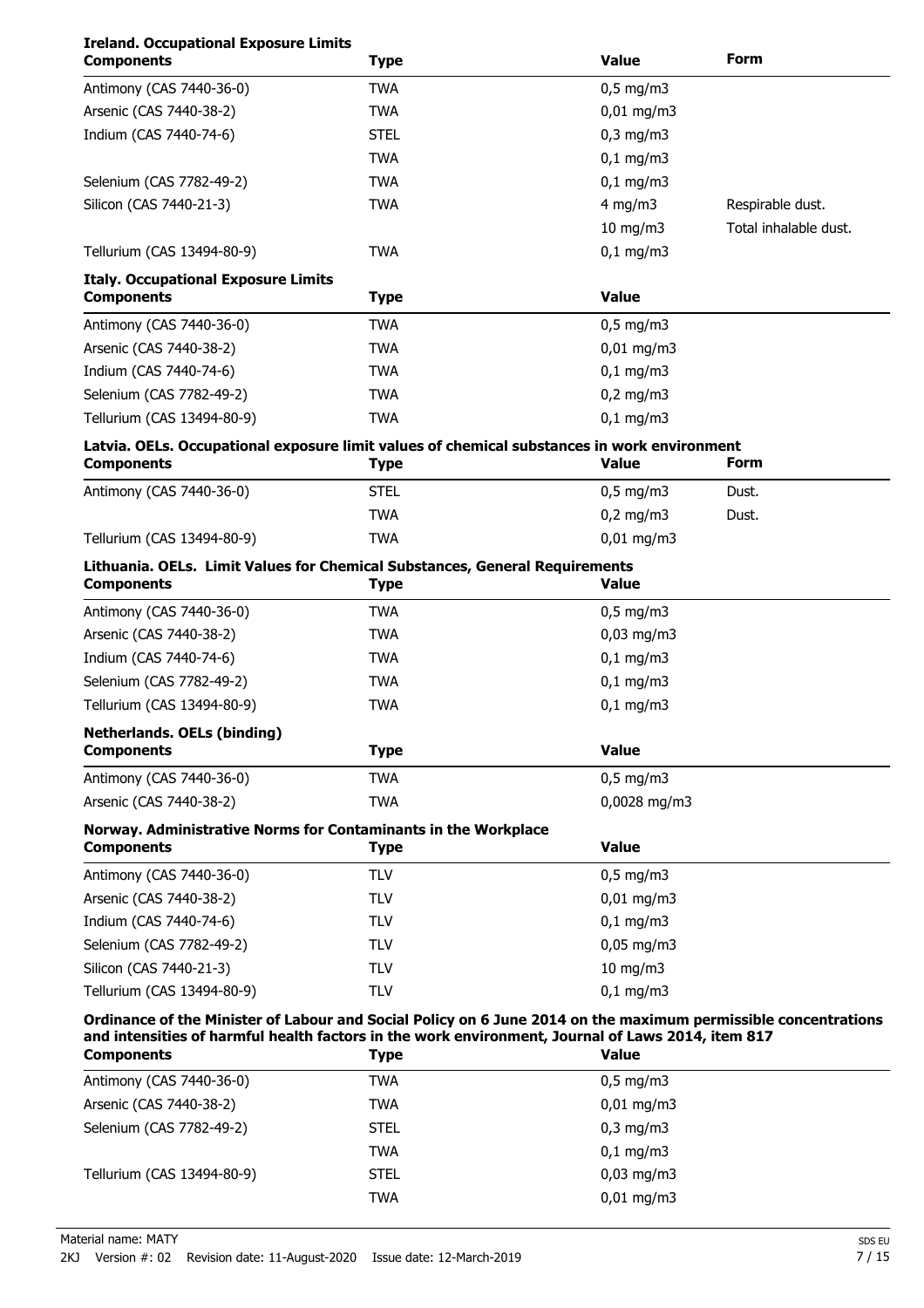| Portugal. VLEs. Norm on occupational exposure to chemical agents (NP 1796)<br><b>Components</b>                                                                                              | <b>Type</b> | <b>Value</b>   |                      |  |
|----------------------------------------------------------------------------------------------------------------------------------------------------------------------------------------------|-------------|----------------|----------------------|--|
| Antimony (CAS 7440-36-0)                                                                                                                                                                     | <b>TWA</b>  | $0,5$ mg/m3    |                      |  |
| Arsenic (CAS 7440-38-2)                                                                                                                                                                      | <b>TWA</b>  | $0,01$ mg/m3   |                      |  |
| Indium (CAS 7440-74-6)                                                                                                                                                                       | <b>TWA</b>  | $0,1$ mg/m3    |                      |  |
| Selenium (CAS 7782-49-2)                                                                                                                                                                     | <b>TWA</b>  | $0,2$ mg/m3    |                      |  |
| Tellurium (CAS 13494-80-9)                                                                                                                                                                   | <b>TWA</b>  | $0,1$ mg/m3    |                      |  |
| Romania. OELs. Protection of workers from exposure to chemical agents at the workplace<br><b>Components</b>                                                                                  | <b>Type</b> | <b>Value</b>   |                      |  |
| Antimony (CAS 7440-36-0)                                                                                                                                                                     | <b>STEL</b> | $0,5$ mg/m3    |                      |  |
|                                                                                                                                                                                              | <b>TWA</b>  | $0,2$ mg/m3    |                      |  |
| Arsenic (CAS 7440-38-2)                                                                                                                                                                      | <b>STEL</b> | $0,1$ mg/m3    |                      |  |
|                                                                                                                                                                                              | <b>TWA</b>  | $0,01$ mg/m3   |                      |  |
| Selenium (CAS 7782-49-2)                                                                                                                                                                     | <b>STEL</b> | $0,2$ mg/m3    |                      |  |
|                                                                                                                                                                                              | <b>TWA</b>  | $0,1$ mg/m3    |                      |  |
| Tellurium (CAS 13494-80-9)                                                                                                                                                                   | <b>STEL</b> | $0,15$ mg/m3   |                      |  |
|                                                                                                                                                                                              | <b>TWA</b>  | $0,05$ mg/m3   |                      |  |
| Slovakia. OELs. Regulation No. 300/2007 concerning protection of health in work with chemical agents<br><b>Components</b>                                                                    | <b>Type</b> | <b>Value</b>   | Form                 |  |
| Antimony (CAS 7440-36-0)                                                                                                                                                                     | <b>TWA</b>  | $0,5$ mg/m3    |                      |  |
| Selenium (CAS 7782-49-2)                                                                                                                                                                     | <b>TWA</b>  | $0,1$ mg/m3    |                      |  |
| Silicon (CAS 7440-21-3)                                                                                                                                                                      | <b>TWA</b>  | 4 mg/m $3$     | Respirable fraction. |  |
|                                                                                                                                                                                              |             | $10$ mg/m $3$  | Inhalable fraction.  |  |
| Tellurium (CAS 13494-80-9)                                                                                                                                                                   | <b>TWA</b>  | $0,1$ mg/m3    |                      |  |
| Slovenia. OELs. Regulations concerning protection of workers against risks due to exposure to chemicals while<br>working (Official Gazette of the Republic of Slovenia)<br><b>Components</b> | <b>Type</b> | <b>Value</b>   | Form                 |  |
| Antimony (CAS 7440-36-0)                                                                                                                                                                     | <b>TWA</b>  | $0,5$ mg/m3    | Inhalable fraction.  |  |
| Indium (CAS 7440-74-6)                                                                                                                                                                       | <b>TWA</b>  | $0,1$ mg/m3    | Inhalable fraction.  |  |
| Selenium (CAS 7782-49-2)                                                                                                                                                                     | <b>TWA</b>  | $0,1$ mg/m3    | Inhalable fraction.  |  |
| Tellurium (CAS 13494-80-9)                                                                                                                                                                   | <b>TWA</b>  | $0,1$ mg/m3    | Inhalable fraction.  |  |
| <b>Spain. Occupational Exposure Limits</b><br><b>Components</b>                                                                                                                              | <b>Type</b> | <b>Value</b>   |                      |  |
| Antimony (CAS 7440-36-0)                                                                                                                                                                     | <b>TWA</b>  | $0,5$ mg/m3    |                      |  |
| Arsenic (CAS 7440-38-2)                                                                                                                                                                      | <b>TWA</b>  | $0,01$ mg/m3   |                      |  |
| Indium (CAS 7440-74-6)                                                                                                                                                                       | <b>TWA</b>  | $0,1$ mg/m $3$ |                      |  |
| Selenium (CAS 7782-49-2)                                                                                                                                                                     | <b>TWA</b>  | $0,1$ mg/m3    |                      |  |
| Tellurium (CAS 13494-80-9)                                                                                                                                                                   | <b>TWA</b>  | $0,1$ mg/m3    |                      |  |
| Sweden. OELs. Work Environment Authority (AV), Occupational Exposure Limit Values (AFS 2015:7)<br><b>Components</b>                                                                          | <b>Type</b> | <b>Value</b>   | <b>Form</b>          |  |
| Antimony (CAS 7440-36-0)                                                                                                                                                                     | <b>TWA</b>  | $0,25$ mg/m3   | Inhalable dust.      |  |
| Arsenic (CAS 7440-38-2)                                                                                                                                                                      | <b>TWA</b>  | $0,01$ mg/m3   | Total dust.          |  |
| Indium (CAS 7440-74-6)                                                                                                                                                                       | <b>TWA</b>  | $0,1$ mg/m3    | Total dust.          |  |
| Selenium (CAS 7782-49-2)                                                                                                                                                                     | <b>TWA</b>  | $0,1$ mg/m3    | Total dust.          |  |
| Tellurium (CAS 13494-80-9)                                                                                                                                                                   | <b>TWA</b>  | $0,1$ mg/m3    | Total dust.          |  |
| Switzerland. SUVA Grenzwerte am Arbeitsplatz                                                                                                                                                 |             |                |                      |  |
| <b>Components</b>                                                                                                                                                                            | <b>Type</b> | <b>Value</b>   | Form                 |  |
| Antimony (CAS 7440-36-0)                                                                                                                                                                     | <b>TWA</b>  | $0,5$ mg/m3    | Inhalable fraction.  |  |
| Indium (CAS 7440-74-6)                                                                                                                                                                       | <b>TWA</b>  | $0,1$ mg/m3    | Inhalable fraction.  |  |
| Selenium (CAS 7782-49-2)                                                                                                                                                                     | <b>STEL</b> | $0,16$ mg/m3   | Inhalable fraction.  |  |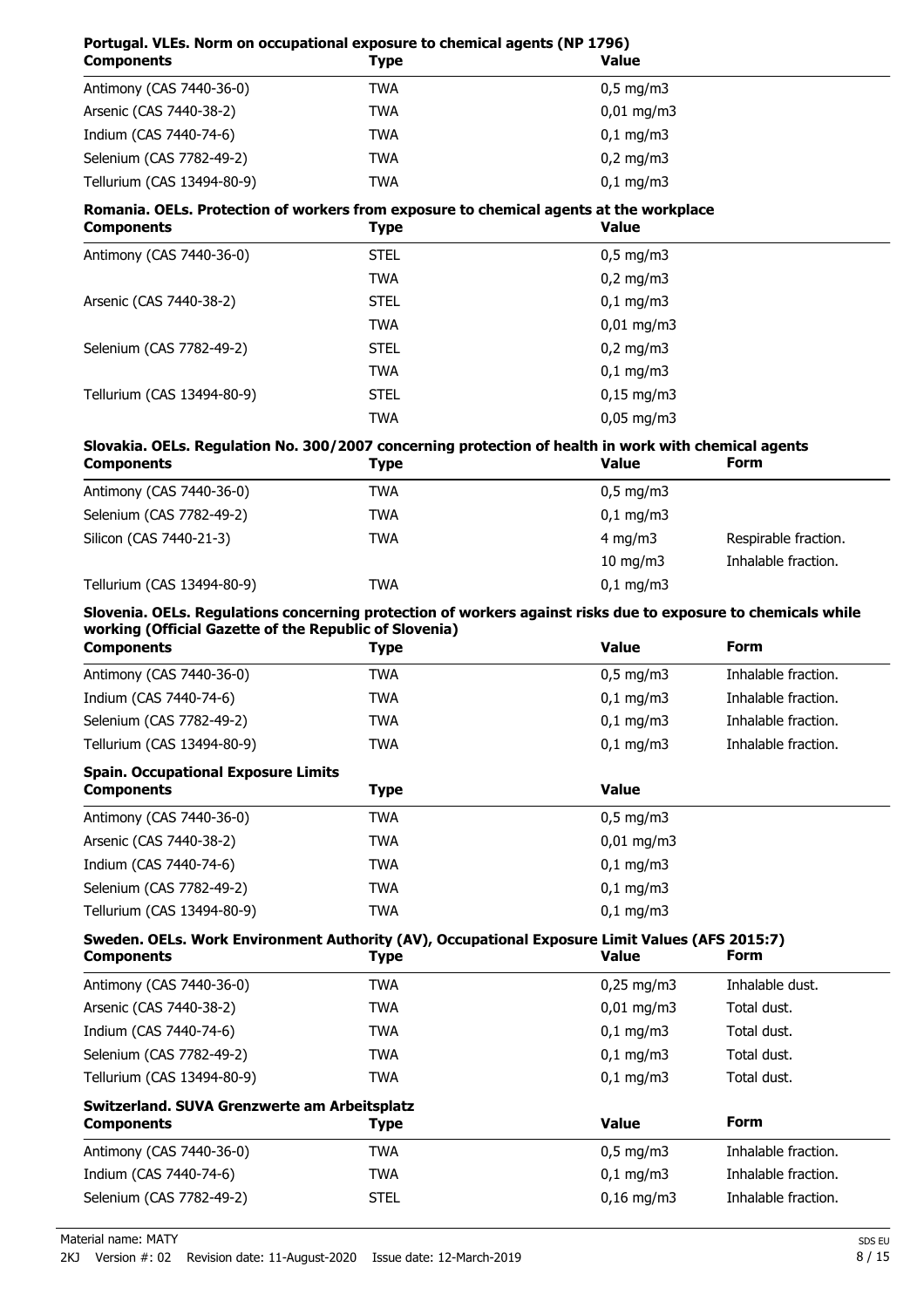### **Switzerland. SUVA Grenzwerte am Arbeitsplatz**

| Switzerland. SOVA Grenzwerte am Arbeitsplatz<br><b>Components</b> | <b>Type</b> | <b>Value</b>                         | <b>Form</b>         |
|-------------------------------------------------------------------|-------------|--------------------------------------|---------------------|
|                                                                   | <b>TWA</b>  | $0,02$ mg/m3                         | Inhalable fraction. |
| Silicon (CAS 7440-21-3)                                           | <b>TWA</b>  | $3$ mg/m $3$<br>Respirable fraction. |                     |
| Tellurium (CAS 13494-80-9)                                        | <b>STEL</b> | $0,2$ mg/m3                          | Inhalable fraction. |
|                                                                   | <b>TWA</b>  | $0,1$ mg/m3                          | Inhalable fraction. |
| UK. EH40 Workplace Exposure Limits (WELs)<br><b>Components</b>    | <b>Type</b> | <b>Value</b>                         | <b>Form</b>         |
| Antimony (CAS 7440-36-0)                                          | <b>TWA</b>  | $0,5 \text{ mg/m}$                   |                     |
| Arsenic (CAS 7440-38-2)                                           | <b>TWA</b>  | $0,1 \, \text{mg/m}$                 |                     |
| Indium (CAS 7440-74-6)                                            | <b>STEL</b> | $0,3$ mg/m $3$                       |                     |
|                                                                   |             | 0 ppm                                |                     |
|                                                                   | <b>TWA</b>  | $0,1$ mg/m3                          |                     |
| Selenium (CAS 7782-49-2)                                          | <b>TWA</b>  | $0,1 \, \text{mg/m}$                 |                     |
| Silicon (CAS 7440-21-3)                                           | <b>TWA</b>  | 4 mg/m $3$                           | Respirable dust.    |
|                                                                   |             | $10 \text{ mg/m}$                    | Inhalable dust.     |
| Tellurium (CAS 13494-80-9)                                        | <b>TWA</b>  | $0,1 \, \text{mg/m}$                 |                     |

#### **Biological limit values**

| Croatia. BLV. Dangerous Substance Exposure Limit Values at Workplace, Annexes 4 (as amended) |       |                    |                 |                      |
|----------------------------------------------------------------------------------------------|-------|--------------------|-----------------|----------------------|
| <b>Components</b>                                                                            | Value | <b>Determinant</b> | <b>Specimen</b> | <b>Sampling Time</b> |

| Arsenic (CAS 7440-38-2) | 70 µg/l       | Arsenic | Urine | ж |
|-------------------------|---------------|---------|-------|---|
|                         | $0,93$ umol/l | Arsenic | Urine | ◡ |
| .                       |               |         |       |   |

\* - For sampling details, please see the source document.

**Czech Republic. Limit Values for Indictators of Biological Exposure Tests in Urine and Blood, Annex 2, Tables 1 and 2, Government Decree 432/2003 Sb.**

| <b>Components</b>       | Value                  | <b>Determinant</b> | <b>Specimen</b>        | <b>Sampling Time</b> |
|-------------------------|------------------------|--------------------|------------------------|----------------------|
| Arsenic (CAS 7440-38-2) | 0,075 µmol/mmol        | Arsenic            | Creatinine in<br>urine | $\ast$               |
|                         | $0.05 \,\mathrm{mq/q}$ | Arsenic            | Creatinine in<br>urine | ∗                    |

\* - For sampling details, please see the source document.

| Finland. HTP-arvot, App 2., Biological Limit Values, (BRA/BGV), Social Affairs and Ministry of Health |              |                    |          |               |
|-------------------------------------------------------------------------------------------------------|--------------|--------------------|----------|---------------|
| <b>Components</b>                                                                                     | <b>Value</b> | <b>Determinant</b> | Specimen | Sampling Time |
| Arsenic (CAS 7440-38-2) 70 nmol/l                                                                     |              | Inorganic          | Urine    |               |

arsenic

\* - For sampling details, please see the source document.

#### **France. Biological indicators of exposure (IBE) (National Institute for Research and Security (INRS, ND 2065) Components Value Determinant Specimen Sampling Time**

| Arsenic (CAS 7440-38-2) | 0,05 mg/g | Métabolites de<br>l'arsenic<br>inorganique | Creatinine in<br>urine |  |
|-------------------------|-----------|--------------------------------------------|------------------------|--|
|                         |           |                                            |                        |  |

\* - For sampling details, please see the source document.

#### **Hungary. Chemical Safety at Workplace Ordinance Joint Decree No. 25/2000 (Annex 2): Permissible limit values of biological exposure (effect) indices**

| <b>Components</b>                   | Value                  | <b>Determinant</b> | <b>Specimen</b>        | <b>Sampling Time</b> |  |
|-------------------------------------|------------------------|--------------------|------------------------|----------------------|--|
| Arsenic (CAS 7440-38-2)             | $0.13 \,\mathrm{mq/q}$ | Arsenic            | Creatinine in<br>urine | $\ast$               |  |
|                                     | $0,2 \mu$ mol/mmol     | Arsenic            | Creatinine in<br>urine | $\ast$               |  |
| Selenium (CAS 7782-49-2) 0,075 mg/g |                        | Selenium           | Creatinine in<br>urine | $\ast$               |  |
|                                     | $0,11 \mu$ mol/mmol    | Selenium           | Creatinine in<br>urine | $\ast$               |  |

\* - For sampling details, please see the source document.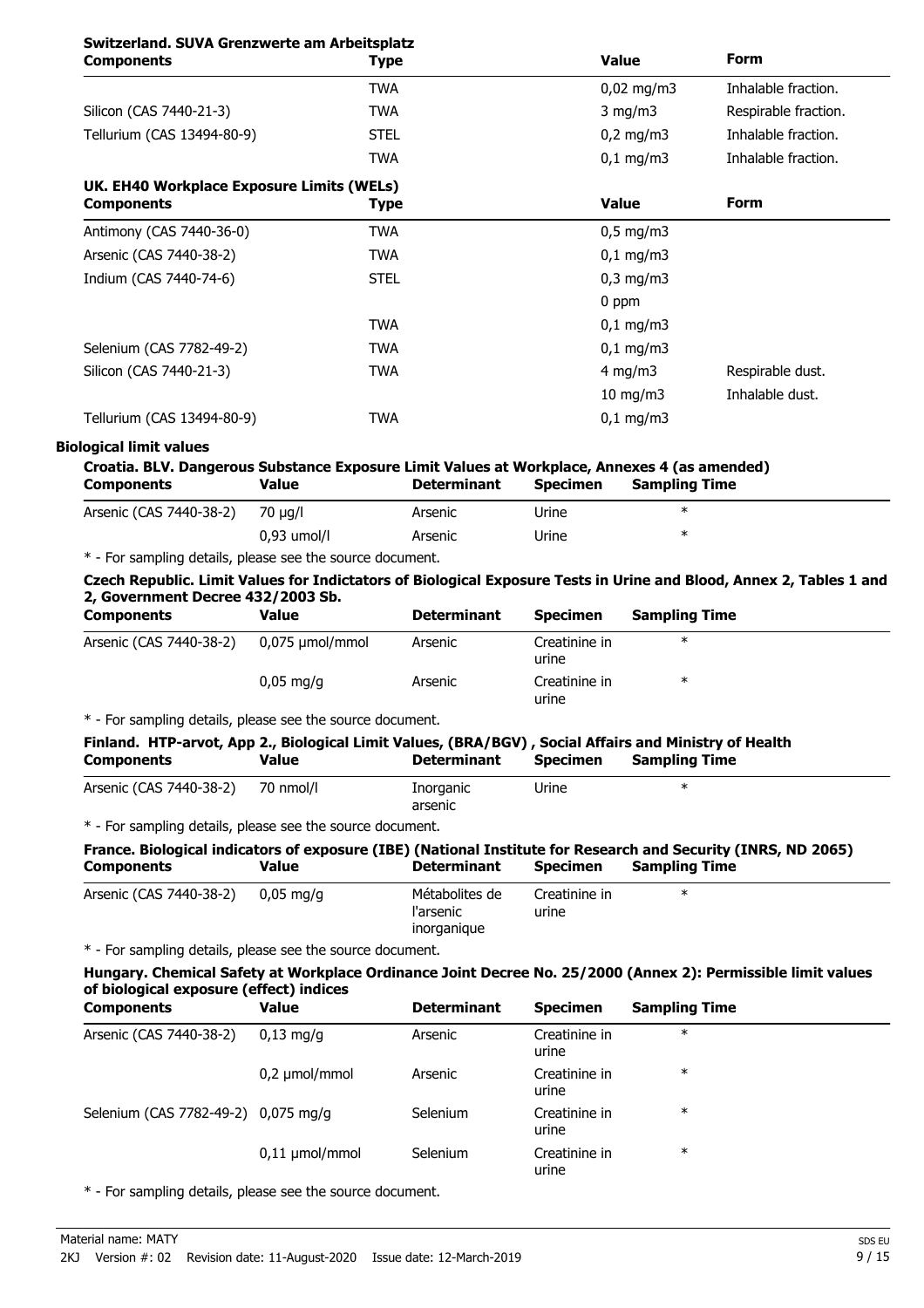| Spain. Biological Limit Values (VLBs), Occupational Exposure Limits for Chemical Agents, Table 4<br><b>Components</b> | <b>Value</b>   | <b>Determinant</b>                                                        | <b>Specimen</b> | <b>Sampling Time</b>                                                                                                                                                                                                                                                                                                                                                                                             |
|-----------------------------------------------------------------------------------------------------------------------|----------------|---------------------------------------------------------------------------|-----------------|------------------------------------------------------------------------------------------------------------------------------------------------------------------------------------------------------------------------------------------------------------------------------------------------------------------------------------------------------------------------------------------------------------------|
| Arsenic (CAS 7440-38-2)                                                                                               | $35 \mu g/l$   | Arsénico<br>inorgánico más<br>metabolitos<br>metilados como<br>As         | Urine           | $\ast$                                                                                                                                                                                                                                                                                                                                                                                                           |
| * - For sampling details, please see the source document.                                                             |                |                                                                           |                 |                                                                                                                                                                                                                                                                                                                                                                                                                  |
| Switzerland. BAT-Werte (Biological Limit Values in the Workplace as per SUVA)<br><b>Components</b>                    | <b>Value</b>   | <b>Determinant</b>                                                        | <b>Specimen</b> | <b>Sampling Time</b>                                                                                                                                                                                                                                                                                                                                                                                             |
| Arsenic (CAS 7440-38-2)                                                                                               | 50 $\mu$ g/l   | Anorganisches<br>Arsen und<br>methylierte<br>Metaboliten                  | Urine           | $\ast$                                                                                                                                                                                                                                                                                                                                                                                                           |
| * - For sampling details, please see the source document.                                                             |                |                                                                           |                 |                                                                                                                                                                                                                                                                                                                                                                                                                  |
| <b>Recommended monitoring</b><br>procedures                                                                           |                | Follow standard monitoring procedures.                                    |                 |                                                                                                                                                                                                                                                                                                                                                                                                                  |
| <b>Derived no effect levels</b><br>(DNELs)                                                                            | Not available. |                                                                           |                 |                                                                                                                                                                                                                                                                                                                                                                                                                  |
| <b>Predicted no effect</b><br>concentrations (PNECs)                                                                  | Not available. |                                                                           |                 |                                                                                                                                                                                                                                                                                                                                                                                                                  |
| 8.2. Exposure controls                                                                                                |                |                                                                           |                 |                                                                                                                                                                                                                                                                                                                                                                                                                  |
| <b>Appropriate engineering</b><br>controls                                                                            |                | established, maintain airborne levels to an acceptable level.             |                 | Good general ventilation should be used. Ventilation rates should be matched to conditions. If<br>applicable, use process enclosures, local exhaust ventilation, or other engineering controls to<br>maintain airborne levels below recommended exposure limits. If exposure limits have not been                                                                                                                |
| Individual protection measures, such as personal protective equipment                                                 |                |                                                                           |                 |                                                                                                                                                                                                                                                                                                                                                                                                                  |
| <b>General information</b>                                                                                            | equipment.     |                                                                           |                 | Use personal protective equipment as required. Personal protection equipment should be chosen<br>according to the CEN standards and in discussion with the supplier of the personal protective                                                                                                                                                                                                                   |
| Eye/face protection                                                                                                   |                | If contact is likely, safety glasses with side shields are recommended.   |                 |                                                                                                                                                                                                                                                                                                                                                                                                                  |
| <b>Skin protection</b>                                                                                                |                |                                                                           |                 |                                                                                                                                                                                                                                                                                                                                                                                                                  |
| - Hand protection                                                                                                     |                | Wear appropriate chemical resistant gloves.                               |                 |                                                                                                                                                                                                                                                                                                                                                                                                                  |
| - Other                                                                                                               |                |                                                                           |                 | Wear suitable protective clothing. Use of an impervious apron is recommended.                                                                                                                                                                                                                                                                                                                                    |
| <b>Respiratory protection</b>                                                                                         |                | In case of insufficient ventilation, wear suitable respiratory equipment. |                 |                                                                                                                                                                                                                                                                                                                                                                                                                  |
| <b>Thermal hazards</b>                                                                                                |                | Wear appropriate thermal protective clothing, when necessary.             |                 |                                                                                                                                                                                                                                                                                                                                                                                                                  |
| <b>Hygiene measures</b>                                                                                               | contaminants.  |                                                                           |                 | Observe any medical surveillance requirements. Keep away from food and drink. Always observe<br>good personal hygiene measures, such as washing after handling the material and before eating,<br>drinking, and/or smoking. Routinely wash work clothing and protective equipment to remove                                                                                                                      |
| <b>Environmental exposure</b><br>controls                                                                             |                | airborne levels to an acceptable level.                                   |                 | Inform appropriate managerial or supervisory personnel of all environmental releases. Good general<br>ventilation should be used. Ventilation rates should be matched to conditions. If applicable, use<br>process enclosures, local exhaust ventilation, or other engineering controls to maintain airborne<br>levels below recommended exposure limits. If exposure limits have not been established, maintain |

### **SECTION 9: Physical and chemical properties**

#### **9.1. Information on basic physical and chemical properties**

| <b>Appearance</b>                          |                                |
|--------------------------------------------|--------------------------------|
| <b>Physical state</b>                      | Solid.                         |
| Form                                       | Solid.                         |
| Colour                                     | Not available.                 |
| <b>Odour</b>                               | Not available.                 |
| <b>Odour threshold</b>                     | Not available.                 |
| рH                                         | Not available.                 |
| Melting point/freezing point               | 156,6 °C (313,88 °F) estimated |
| Initial boiling point and<br>boiling range | 685 °C (1265 °F) estimated     |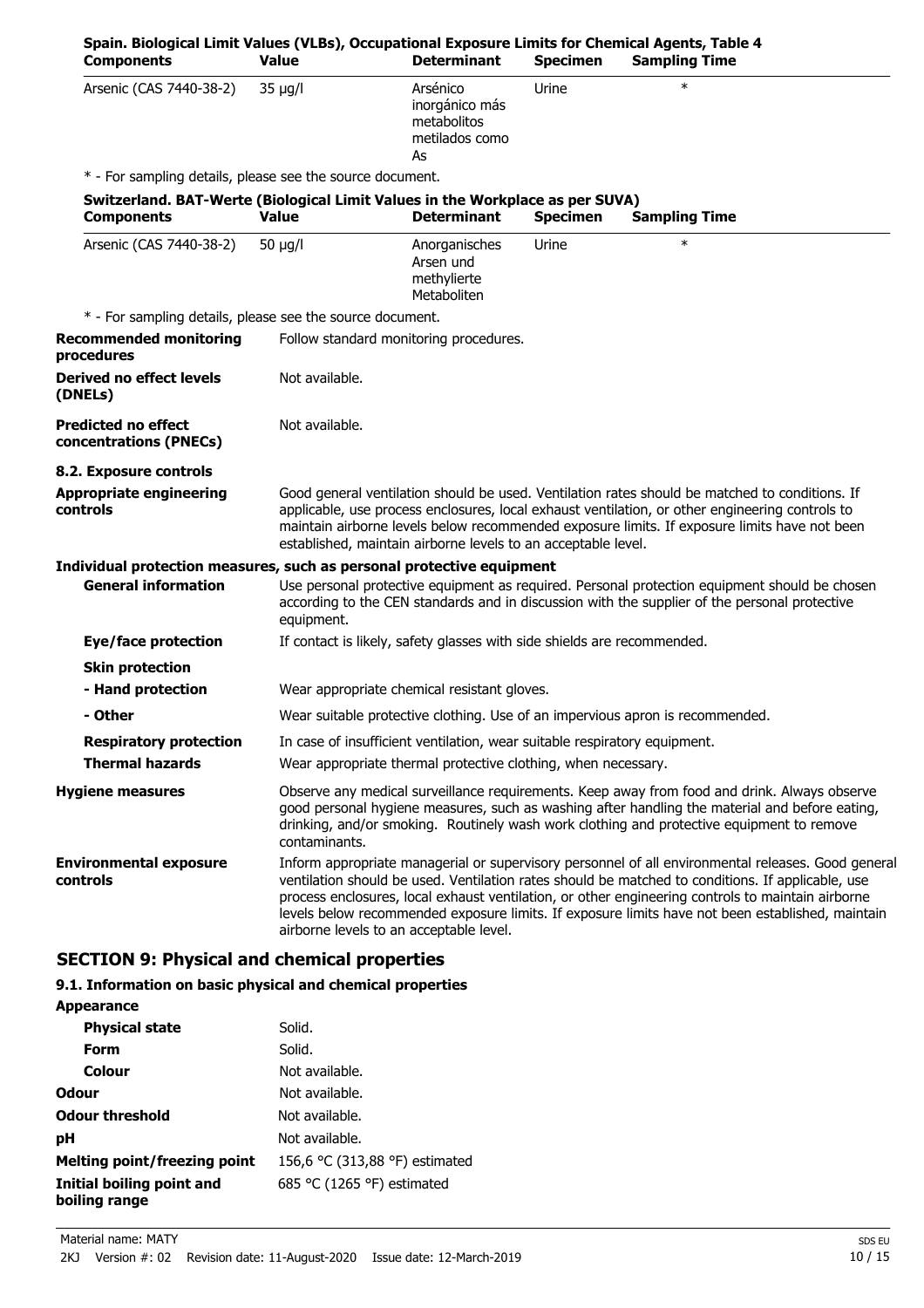| <b>Flash point</b>                                | Not available.        |  |
|---------------------------------------------------|-----------------------|--|
| <b>Evaporation rate</b>                           | Not available.        |  |
| <b>Flammability (solid, gas)</b>                  | Not available.        |  |
| Upper/lower flammability or explosive limits      |                       |  |
| Flammability limit - lower Not available.<br>(%)  |                       |  |
| <b>Flammability limit -</b><br>upper (%)          | Not available.        |  |
| <b>Vapour pressure</b>                            | 3729,74 hPa estimated |  |
| <b>Vapour density</b>                             | Not available.        |  |
| <b>Relative density</b>                           | Not available.        |  |
| Solubility(ies)                                   |                       |  |
| <b>Solubility (water)</b>                         | Not available.        |  |
| <b>Partition coefficient</b><br>(n-octanol/water) | Not available.        |  |
| <b>Auto-ignition temperature</b>                  | Not available.        |  |
| <b>Decomposition temperature</b>                  | Not available.        |  |
| <b>Viscosity</b>                                  | Not available.        |  |
| <b>Explosive properties</b>                       | Not explosive.        |  |
| <b>Oxidising properties</b>                       | Not oxidising.        |  |
| 9.2. Other information                            |                       |  |
| <b>Density</b>                                    | 5,26 g/cm3 estimated  |  |
| <b>Specific gravity</b>                           | 5,26 estimated        |  |

### **SECTION 10: Stability and reactivity**

| 10.1. Reactivity                            | The product is stable and non-reactive under normal conditions of use, storage and transport.                              |
|---------------------------------------------|----------------------------------------------------------------------------------------------------------------------------|
| 10.2. Chemical stability                    | Material is stable under normal conditions.                                                                                |
| 10.3. Possibility of hazardous<br>reactions | No dangerous reaction known under conditions of normal use.                                                                |
| 10.4. Conditions to avoid                   | Keep away from heat, hot surfaces, sparks, open flames and other ignition sources. Contact with<br>incompatible materials. |
| 10.5. Incompatible materials                | Acids. Strong oxidising agents. Chlorine. Fluorine.                                                                        |
| 10.6. Hazardous<br>decomposition products   | No hazardous decomposition products are known.                                                                             |

### **SECTION 11: Toxicological information**

**General information CCCUPATION** Occupational exposure to the substance or mixture may cause adverse effects.

#### **Information on likely routes of exposure**

| <b>Inhalation</b>   | Toxic if inhaled.                                        |
|---------------------|----------------------------------------------------------|
| <b>Skin contact</b> | No adverse effects due to skin contact are expected.     |
| Eye contact         | Direct contact with eyes may cause temporary irritation. |
| <b>Ingestion</b>    | Toxic if swallowed.                                      |
| Symptoms            | Headache.                                                |

#### **11.1. Information on toxicological effects**

| <b>Acute toxicity</b>                | Toxic if inhaled. Toxic if swallowed.                                       |                                                                             |  |
|--------------------------------------|-----------------------------------------------------------------------------|-----------------------------------------------------------------------------|--|
| <b>Species</b><br><b>Components</b>  |                                                                             | <b>Test Results</b>                                                         |  |
| Tellurium (CAS 13494-80-9)           |                                                                             |                                                                             |  |
| <u>Acute</u>                         |                                                                             |                                                                             |  |
| Oral                                 |                                                                             |                                                                             |  |
| LD50                                 | Rat                                                                         | 83 mg/kg                                                                    |  |
| <b>Skin corrosion/irritation</b>     |                                                                             | Due to partial or complete lack of data the classification is not possible. |  |
| Serious eye damage/eye<br>irritation |                                                                             | Due to partial or complete lack of data the classification is not possible. |  |
| <b>Respiratory sensitisation</b>     | Due to partial or complete lack of data the classification is not possible. |                                                                             |  |
| <b>Skin sensitisation</b>            |                                                                             | Due to partial or complete lack of data the classification is not possible. |  |
| <b>Germ cell mutagenicity</b>        |                                                                             | Due to partial or complete lack of data the classification is not possible. |  |
| Material name: MATY                  |                                                                             | SDS EU                                                                      |  |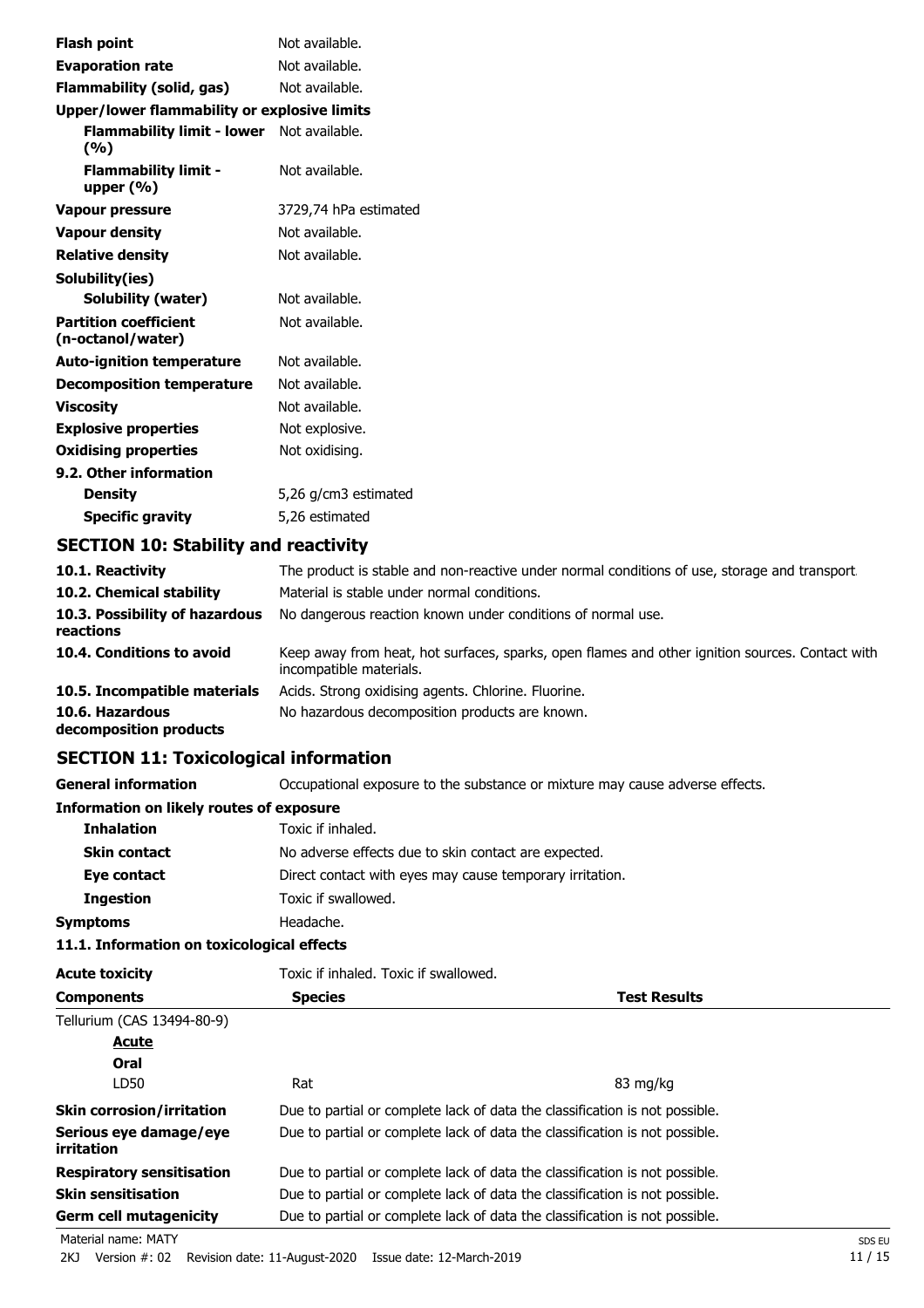| Carcinogenicity                                               | May cause cancer.                                                                                                                                                                          |                                                                              |                                                                                                              |  |
|---------------------------------------------------------------|--------------------------------------------------------------------------------------------------------------------------------------------------------------------------------------------|------------------------------------------------------------------------------|--------------------------------------------------------------------------------------------------------------|--|
| at work (as amended)                                          |                                                                                                                                                                                            |                                                                              | Hungary. 26/2000 EüM Ordinance on protection against and preventing risk relating to exposure to carcinogens |  |
| Not listed.                                                   |                                                                                                                                                                                            |                                                                              |                                                                                                              |  |
| <b>IARC Monographs. Overall Evaluation of Carcinogenicity</b> |                                                                                                                                                                                            |                                                                              |                                                                                                              |  |
| Arsenic (CAS 7440-38-2)<br>Selenium (CAS 7782-49-2)           |                                                                                                                                                                                            |                                                                              | 1 Carcinogenic to humans.<br>3 Not classifiable as to carcinogenicity to humans.                             |  |
| <b>Reproductive toxicity</b>                                  |                                                                                                                                                                                            |                                                                              | Due to partial or complete lack of data the classification is not possible.                                  |  |
| <b>Specific target organ toxicity</b>                         |                                                                                                                                                                                            |                                                                              |                                                                                                              |  |
| - single exposure                                             |                                                                                                                                                                                            | Due to partial or complete lack of data the classification is not possible.  |                                                                                                              |  |
| <b>Specific target organ toxicity</b><br>- repeated exposure  |                                                                                                                                                                                            | May cause damage to organs through prolonged or repeated exposure.           |                                                                                                              |  |
| <b>Aspiration hazard</b>                                      |                                                                                                                                                                                            | Due to partial or complete lack of data the classification is not possible.  |                                                                                                              |  |
| <b>Mixture versus substance</b><br>information                |                                                                                                                                                                                            | No information available.                                                    |                                                                                                              |  |
| <b>Other information</b>                                      | Not available.                                                                                                                                                                             |                                                                              |                                                                                                              |  |
| <b>SECTION 12: Ecological information</b>                     |                                                                                                                                                                                            |                                                                              |                                                                                                              |  |
| 12.1. Toxicity                                                |                                                                                                                                                                                            | Very toxic to aquatic life with long lasting effects.                        |                                                                                                              |  |
| <b>Product</b>                                                |                                                                                                                                                                                            | <b>Species</b>                                                               | <b>Test Results</b>                                                                                          |  |
| MATY                                                          |                                                                                                                                                                                            |                                                                              |                                                                                                              |  |
| <b>Aquatic</b>                                                |                                                                                                                                                                                            |                                                                              |                                                                                                              |  |
| Fish                                                          | <b>LC50</b>                                                                                                                                                                                | Fish                                                                         | 24,75 mg/l, 96 hours estimated                                                                               |  |
| <b>Components</b>                                             |                                                                                                                                                                                            | <b>Species</b>                                                               | <b>Test Results</b>                                                                                          |  |
| Arsenic (CAS 7440-38-2)                                       |                                                                                                                                                                                            |                                                                              |                                                                                                              |  |
| <b>Aquatic</b>                                                |                                                                                                                                                                                            |                                                                              |                                                                                                              |  |
| Fish                                                          | <b>LC50</b>                                                                                                                                                                                |                                                                              | Fathead minnow (Pimephales promelas) 9,9 mg/l, 96 hours                                                      |  |
| 12.2. Persistence and<br>degradability                        |                                                                                                                                                                                            | No data is available on the degradability of any ingredients in the mixture. |                                                                                                              |  |
| 12.3. Bioaccumulative<br>potential                            |                                                                                                                                                                                            | No data available.                                                           |                                                                                                              |  |
| <b>Partition coefficient</b><br>n-octanol/water (log Kow)     | Not available.                                                                                                                                                                             |                                                                              |                                                                                                              |  |
| <b>Bioconcentration factor (BCF)</b>                          | Not available.                                                                                                                                                                             |                                                                              |                                                                                                              |  |
| 12.4. Mobility in soil                                        | No data available.                                                                                                                                                                         |                                                                              |                                                                                                              |  |
| 12.5. Results of PBT and<br><b>vPvB</b> assessment            | Not a PBT or vPvB substance or mixture.                                                                                                                                                    |                                                                              |                                                                                                              |  |
| 12.6. Other adverse effects                                   | No other adverse environmental effects (e.g. ozone depletion, photochemical ozone creation<br>potential, endocrine disruption, global warming potential) are expected from this component. |                                                                              |                                                                                                              |  |
| 12.7. Additional information                                  |                                                                                                                                                                                            |                                                                              |                                                                                                              |  |
| Estonia Dangerous substances in groundwater Data              |                                                                                                                                                                                            |                                                                              |                                                                                                              |  |
| Arsenic (CAS 7440-38-2)                                       |                                                                                                                                                                                            |                                                                              | ARSENIC (AS) 100 ug/l                                                                                        |  |
|                                                               |                                                                                                                                                                                            |                                                                              | ARSENIC (AS) 5 ug/l                                                                                          |  |
| Selenium (CAS 7782-49-2)                                      | Selenium (Se) 5 ug/l<br>Selenium (Se) 50 ug/l                                                                                                                                              |                                                                              |                                                                                                              |  |
| Estonia Dangerous substances in soil Data                     |                                                                                                                                                                                            |                                                                              |                                                                                                              |  |
| Antimony (CAS 7440-36-0)                                      |                                                                                                                                                                                            |                                                                              | Antimony (Sb) 10 mg/kg<br>Antimony (Sb) 100 mg/kg<br>Antimony (Sb) 20 mg/kg                                  |  |
| Arsenic (CAS 7440-38-2)                                       |                                                                                                                                                                                            |                                                                              | ARSENIC (AS) 20 mg/kg<br>ARSENIC (AS) 30 mg/kg                                                               |  |

ARSENIC (AS) 50 mg/kg

Selenium (Se) 20 mg/kg Selenium (Se) 5 mg/kg

Selenium (CAS 7782-49-2) Selenium (Se) 1 mg/kg

### **SECTION 13: Disposal considerations**

#### **13.1. Waste treatment methods**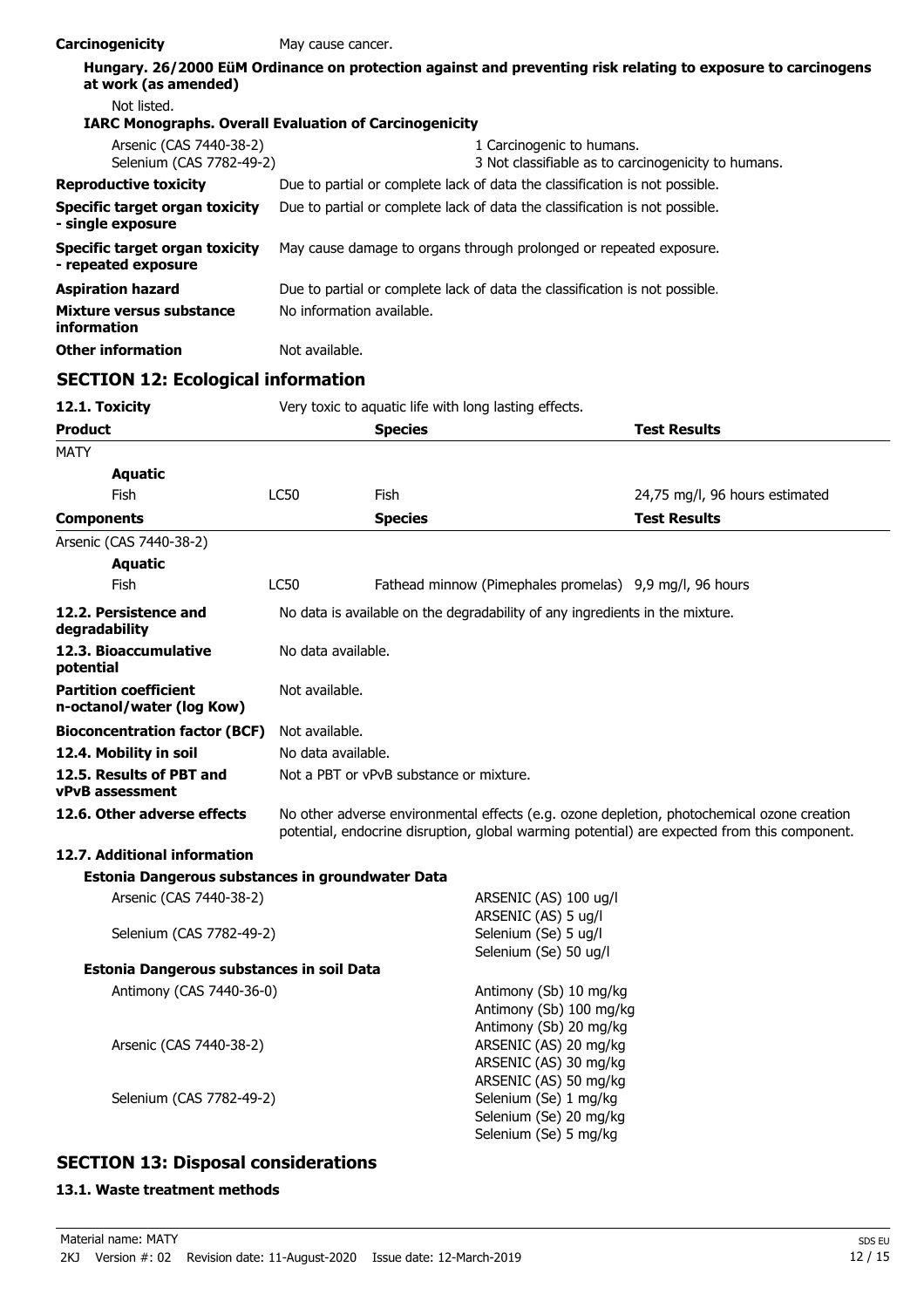| <b>Residual waste</b>                  | Dispose of in accordance with local regulations. Empty containers or liners may retain some product<br>residues. This material and its container must be disposed of in a safe manner (see: Disposal<br>instructions).                                                                                                                            |
|----------------------------------------|---------------------------------------------------------------------------------------------------------------------------------------------------------------------------------------------------------------------------------------------------------------------------------------------------------------------------------------------------|
| <b>Contaminated packaging</b>          | Since emptied containers may retain product residue, follow label warnings even after container is<br>emptied. Empty containers should be taken to an approved waste handling site for recycling or<br>disposal.                                                                                                                                  |
| <b>EU</b> waste code                   | The Waste code should be assigned in discussion between the user, the producer and the waste<br>disposal company.                                                                                                                                                                                                                                 |
| <b>Disposal</b><br>methods/information | Collect and reclaim or dispose in sealed containers at licensed waste disposal site. Do not allow this<br>material to drain into sewers/water supplies. Do not contaminate ponds, waterways or ditches with<br>chemical or used container. Dispose of contents/container in accordance with<br>local/regional/national/international regulations. |
| <b>Special precautions</b>             | Dispose in accordance with all applicable regulations.                                                                                                                                                                                                                                                                                            |

### **SECTION 14: Transport information**

#### **ADR**

| 14.1. UN number<br>14.2. UN proper shipping<br>name | <b>UN3178</b><br>Flammable solid, inorganic, n.o.s. (Silicon)           |
|-----------------------------------------------------|-------------------------------------------------------------------------|
| 14.3. Transport hazard class(es)                    |                                                                         |
| <b>Class</b>                                        | 4.1                                                                     |
| Subsidiary risk                                     |                                                                         |
| Label(s)                                            | 4.1                                                                     |
| Hazard No. (ADR)                                    | 40                                                                      |
| <b>Tunnel restriction</b><br>code                   | F.                                                                      |
| 14.4. Packing group                                 | ИI                                                                      |
| 14.5. Environmental<br>hazards                      | Yes                                                                     |
| 14.6. Special precautions<br>for user               | Read safety instructions, SDS and emergency procedures before handling. |
| <b>RID</b>                                          |                                                                         |
| 14.1. UN number                                     | <b>UN3178</b>                                                           |
| 14.2. UN proper shipping<br>name                    | Flammable solid, inorganic, n.o.s. (Silicon)                            |
| 14.3. Transport hazard class(es)                    |                                                                         |
| <b>Class</b>                                        | 4.1                                                                     |
| Subsidiary risk                                     |                                                                         |
| Label(s)                                            | 4.1                                                                     |
| 14.4. Packing group                                 | Ш                                                                       |
| 14.5. Environmental<br>hazards                      | Yes                                                                     |
| 14.6. Special precautions<br>for user               | Read safety instructions, SDS and emergency procedures before handling. |

#### **ADN**

14.1. - 14.6.: Not regulated as dangerous goods.

#### **IATA**

14.1. - 14.6.: Not regulated as dangerous goods.

# **IMDG**

14.1. - 14.6.: Not regulated as dangerous goods.

### **ADR; RID**

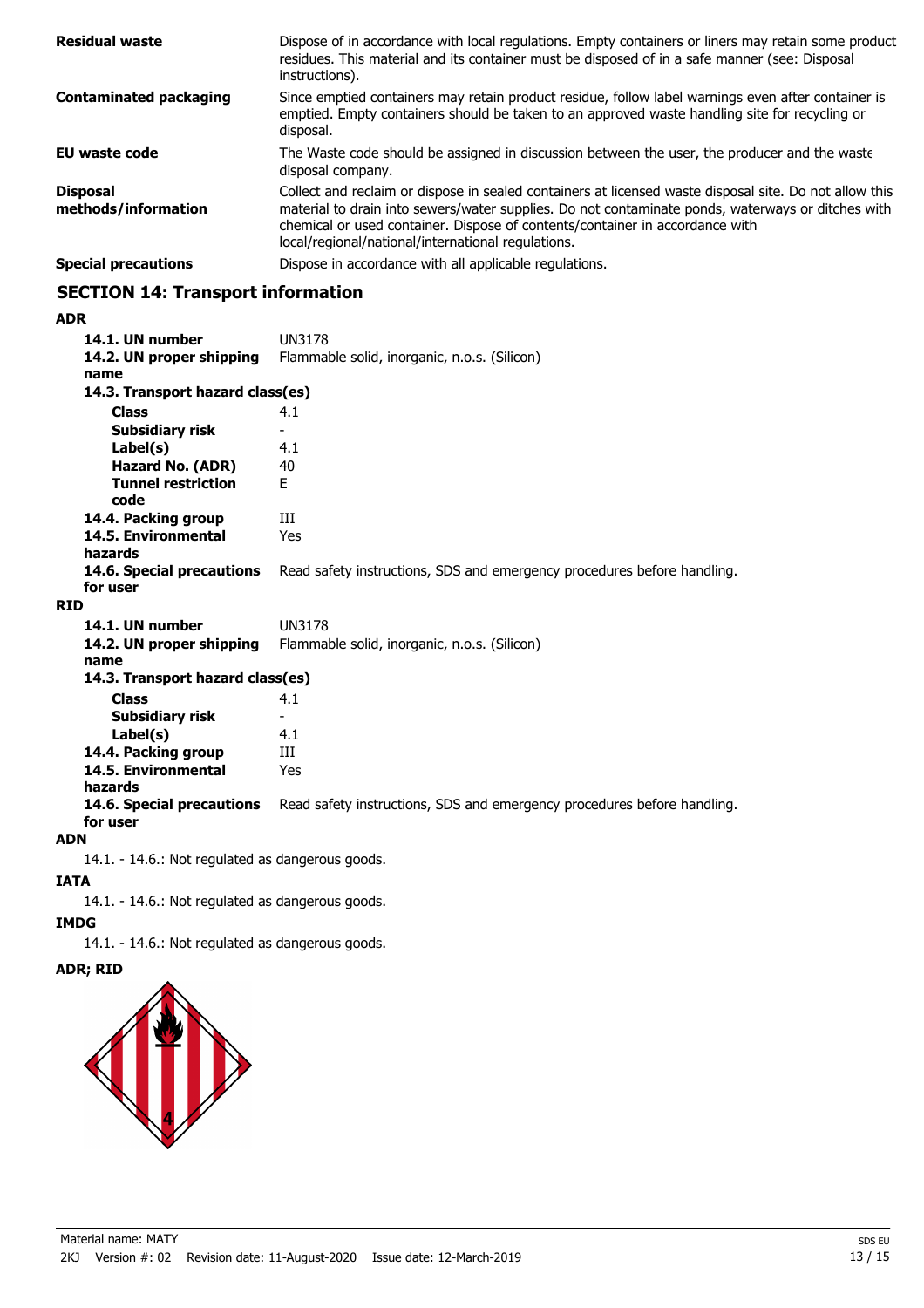

#### **SECTION 15: Regulatory information**

**15.1. Safety, health and environmental regulations/legislation specific for the substance or mixture**

#### **EU regulations**

- **Regulation (EC) No. 1005/2009 on substances that deplete the ozone layer, Annex I and II, as amended** Not listed.
- **Regulation (EC) No. 850/2004 On persistent organic pollutants, Annex I as amended**
	- Not listed.

**Regulation (EU) No. 649/2012 concerning the export and import of dangerous chemicals, Annex I, Part 1 as amended**

Not listed.

**Regulation (EU) No. 649/2012 concerning the export and import of dangerous chemicals, Annex I, Part 2 as amended**

Not listed.

**Regulation (EU) No. 649/2012 concerning the export and import of dangerous chemicals, Annex I, Part 3 as amended**

Not listed.

- **Regulation (EU) No. 649/2012 concerning the export and import of dangerous chemicals, Annex V as amended** Not listed.
- **Regulation (EC) No. 166/2006 Annex II Pollutant Release and Transfer Registry, as amended** Arsenic (CAS 7440-38-2)
- **Regulation (EC) No. 1907/2006, REACH Article 59(10) Candidate List as currently published by ECHA** Not listed.

#### **Authorisations**

**Regulation (EC) No. 1907/2006, REACH Annex XIV Substances subject to authorization, as amended** Not listed.

#### **Restrictions on use**

**Regulation (EC) No. 1907/2006, REACH Annex XVII Substances subject to restriction on marketing and use as amended**

Arsenic (CAS 7440-38-2)

**Directive 2004/37/EC: on the protection of workers from the risks related to exposure to carcinogens and mutagens at work, as amended.**

Not listed.

#### **Other EU regulations**

#### **Directive 2012/18/EU on major accident hazards involving dangerous substances, as amended** Arsenic (CAS 7440-38-2) Selenium (CAS 7782-49-2) The product is classified and labelled in accordance with Regulation (EC) 1272/2008 (CLP Regulation) as amended. This Safety Data Sheet complies with the requirements of Regulation (EC) No 1907/2006, as amended. **Other regulations** According to Directive 92/85/EEC as amended, pregnant women should not work with the product, if there is the least risk of exposure. Follow national regulation on the protection of workers from the risks of exposure to carcinogens and mutagens at work, in accordance with Directive 2004/37/EC, as amended. **National regulations 15.2. Chemical safety** No Chemical Safety Assessment has been carried out. **assessment**

### **SECTION 16: Other information**

| <b>List of abbreviations</b> | Not available. |
|------------------------------|----------------|
| <b>References</b>            | Not available. |

Material name: MATY Special name: MATY Special name: MATY Special name: MATY Special name: MATY Special name: MATY Special name: MATY Special name: MATY Special name: MATY Special name: MATY Special name: MATY Special name

2KJ Version #: 02 Revision date: 11-August-2020 Issue date: 12-March-2019 14 / 15